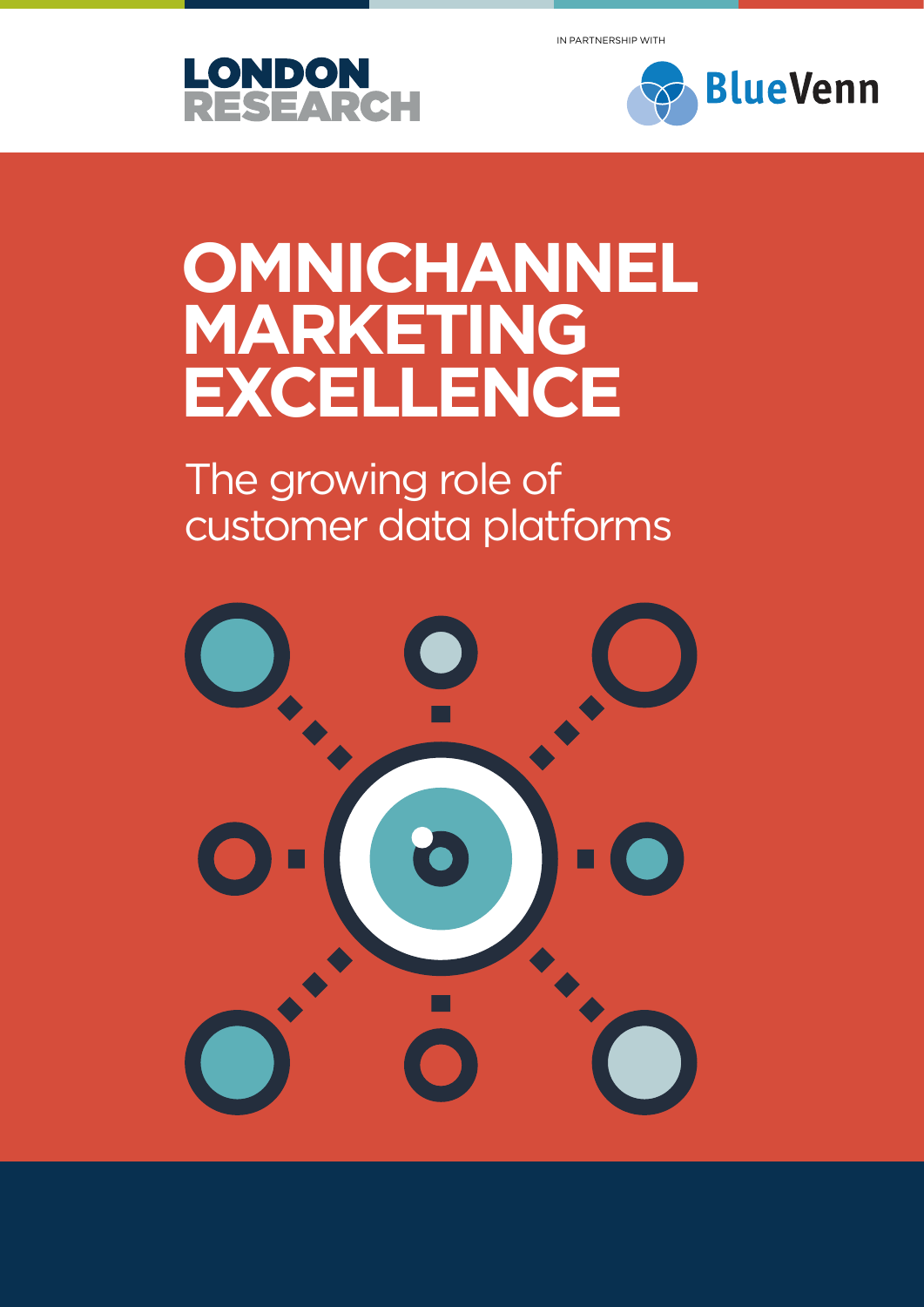## **CONTENTS**

| Executive summary                              | 4               |
|------------------------------------------------|-----------------|
| Methodology and framework                      | 5               |
| Foreword by BlueVenn                           | 6               |
| <b>Section 1.</b> CDP adoption and performance | 7               |
| <b>Section 2.</b> Outbound marketing           | 10 <sup>°</sup> |
| <b>Section 3.</b> Inbound marketing            | 16              |
| <b>Section 4. Owned media</b>                  | 19              |
| <b>Section 5.</b> Cross-channel orchestration  | 23              |
| Recommendations                                | 26              |
| Appendix 1: Respondent profiles                | 27              |
| Appendix 2: Additional charts                  | 29              |



All rights reserved. No part of this publication may be reproduced or<br>transmitted in any form or by any means, electronic or mechanical,<br>including photocopy, recording or any information storage and retrieval<br>system, witho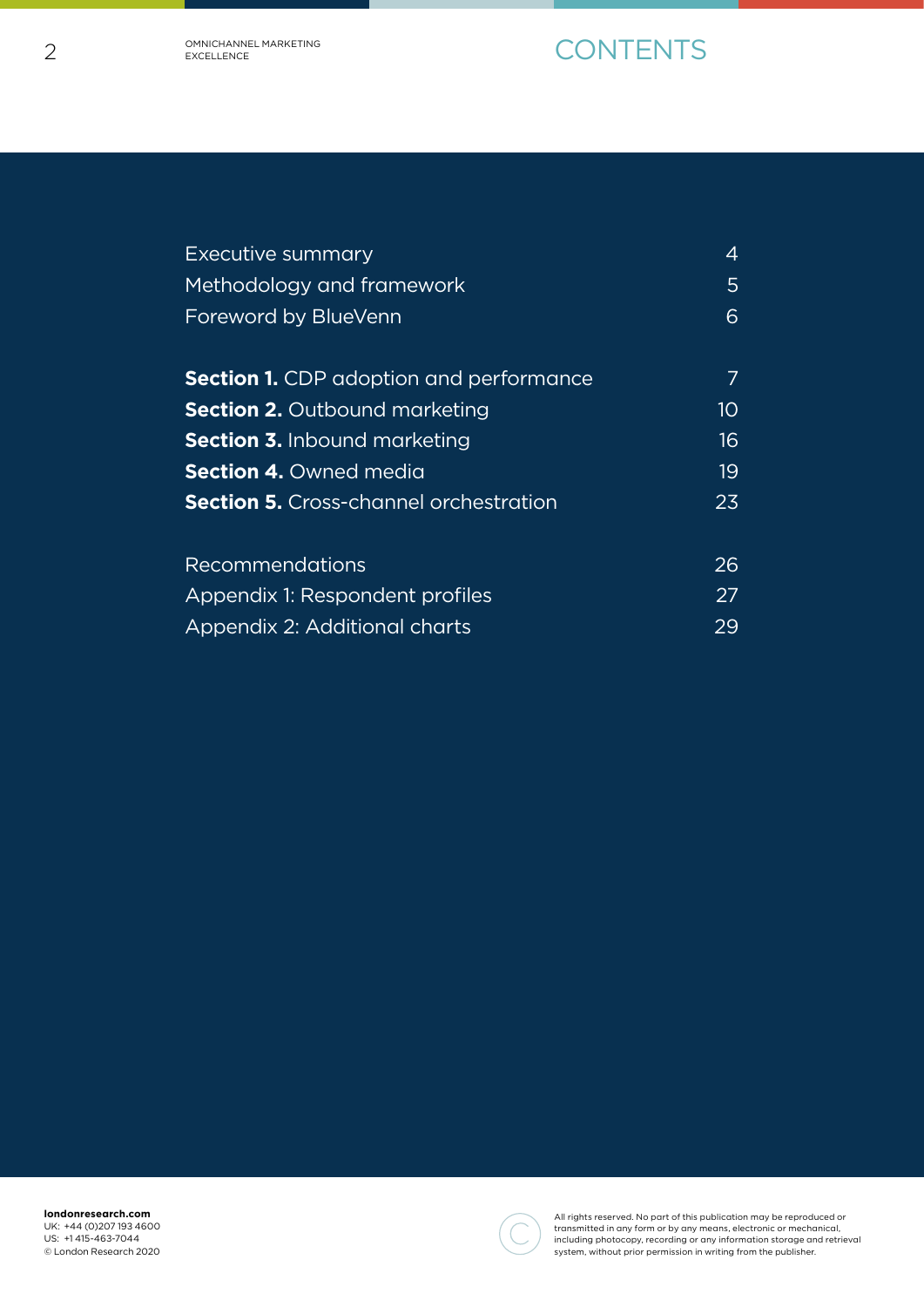

London Research, set up by former Econsultancy Research Director Linus Gregoriadis, is focused on producing research-based content for B2B audiences. We are based in London, but our approach and outlook are very much international.

We work predominantly, but not exclusively, with marketing technology (martech) vendors and agencies seeking to tell a compelling story based on robust research and insightful data points.

As part of Communitize Ltd, we work closely with our sister companies Digital Doughnut (a global community of more than 1.5 million marketers) and Demand Exchange (a lead generation platform), both to syndicate our research and generate high-quality leads.

For more information, visit https://londonresearch.com



BlueVenn is a customer data platform and omnichannel marketing automation technology vendor, with over 400 customers worldwide and a 30-year history of providing its data-driven marketing solutions to B2C and B2B brands to improve their data management, customer analytics and cross-channel marketing capabilities.

BlueVenn empowers organizations to optimize their data-driven marketing potential with marketer-friendly customer analytics, segmentation and predictive modeling tools, underpinned by an optimized data foundation through its customer data platform, which unifies and deduplicates online and offline data across the enterprise to create a single customer view (SCV).

Uniquely for a CDP, BlueVenn has advanced customer journey automation tools to activate the SCV through the automation and orchestration of cross-channel, personalized campaigns, and consistently delivers millions in additional revenue for clients through measurable uplifts in cross-sell, upsell, retention and acquisition programs.

For more information visit: https://www.bluevenn.com



**Linus Gregoriadis** Director, London Research

Linus, an experienced digital marketing and ecommerce analyst, is the co-founder and Director of London Research, which was launched in 2017. London Research is a sister company to Digital Doughnut, the world's largest community of marketers and digital professionals, and also to Demand Exchange, an advanced B2B lead generation platform. Linus previously spent more than a decade setting up and building the research function at Econsultancy, a digital research and training company now owned by Centaur Media. After leaving Econsultancy, where he oversaw the production of hundreds of survey-based trends reports, buyers' guides and best practice guides, he launched ClickZ Intelligence for B2B media company Contentive. Linus holds degrees from the University of Oxford and Cranfield School of Management.



**Andrew Campbell** Martech Director, Customer Experience Division, Home Agency

Andrew is a marketer at heart, but with a passion for designing and delivering technology-led marketing solutions that add value for consumers and deliver competitive advantage (and profits) to brand owners. He has more than 25 years of experience leveraging technology to deliver marketing goals, including executive management roles, both client-side and supply-side. He has a proven track record of helping to grow brands and businesses, translating marketing theory into improved bottom-line performance, developing marketing strategy, and delivering high-payback marketing programs. He firmly believes that brands need skilled, experienced marketers with the vision, creativity, consumer focus and technical literacy to deliver game-changing marketing solutions. Andrew has the grey hairs, youthful enthusiasm and professional ambition to ride these waves – and enjoy the thrill and exhilaration of it all!

ABOUT THE AUTHORS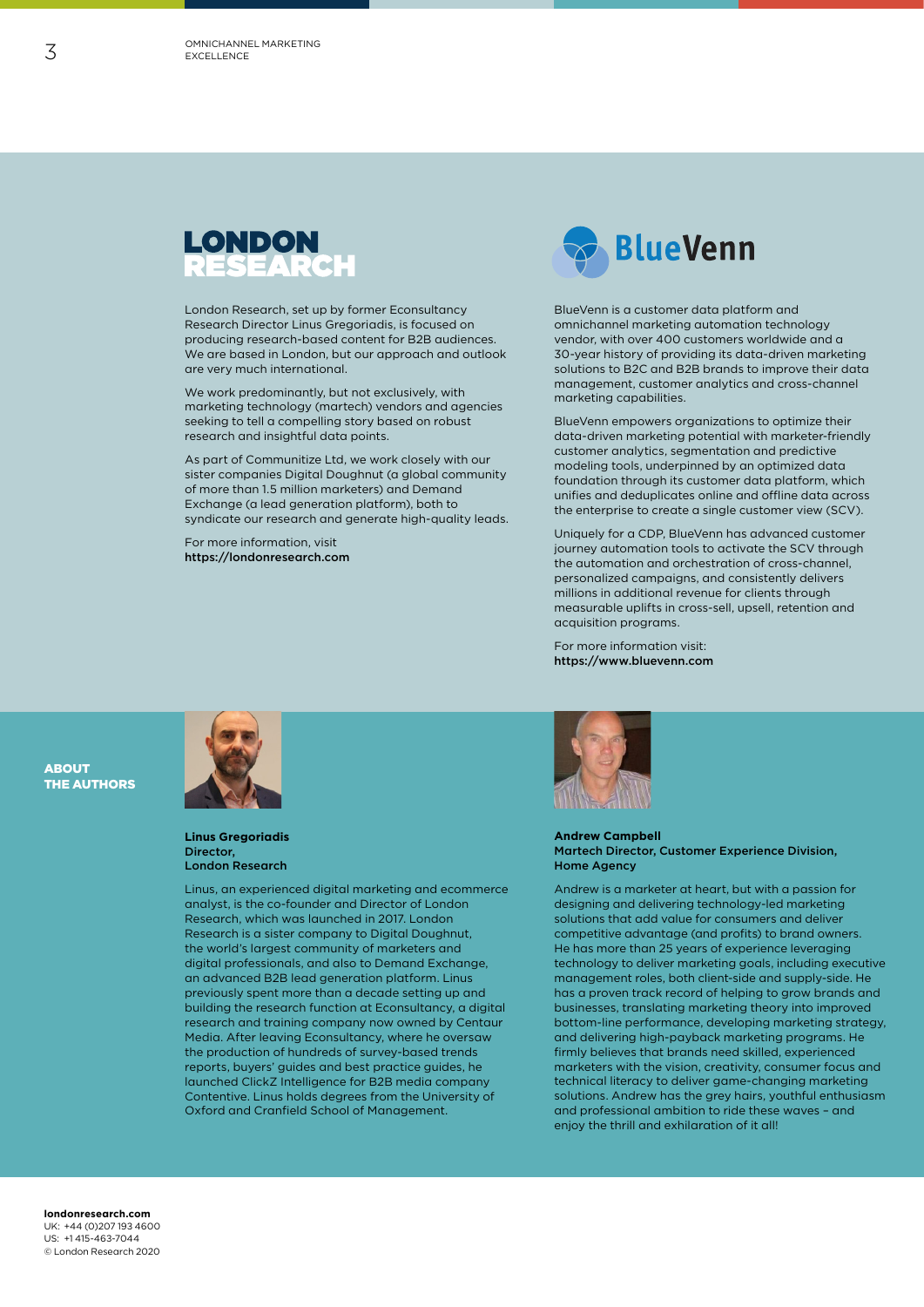### Executive summary

The Omnichannel Marketing Excellence report, produced by London Research in partnership with BlueVenn, explores organizational maturity across four key marketing pillars – outbound marketing, inbound marketing, owned media and cross-channel orchestration.

The research builds on the 2019 Customer Data Excellence report<sup>1</sup>, with a focus on the growing role of customer data platforms (CDPs) in the execution of effective marketing to meet business objectives.

The Covid-19 pandemic has only served to increase the importance of CDPs and identity management as part of the marketing technology ecosystem, with 78% of responding companies reporting increased traffic to their digital properties.

Key findings from our primary research include:

**CDPs are becoming mainstream.** The proportion of \$50m+ annual revenue companies with CDPs has increased from 51% to 63% since early 2019. CDPs are delivering return on investment, with those companies with CDPs more than twice as likely to have significantly outperformed against their main business goal in the 12 months leading up to the Covid crisis (32% vs. 14%).

**A seamless experience across online and offline channels remains elusive.** Only 9% of responding companies say they have engineered seamless experiences across online and offline channels, with website and ecommerce experiences integrated with other customer interactions. Companies' omnichannel marketing capabilities are being held back by a lack of C-suite responsibility for CX, leading to a more channel-centric rather than customer-centric approach to marketing. Only 17% of organizations say there is a dedicated CX team and ownership at executive level.

#### **Companies are getting better at mapping**

**customer journeys.** Just under half of the companies surveyed (45%) are now using customer journey mapping in some form, however only a fifth (21%) say they are designing integrated, omnichannel customer experiences across the customer lifecycle and at every touchpoint. Furthermore, organizations with CDPs are almost twice as likely to have fully synchronized cross-channel communications that are coordinated over time and tailored to match consumers' needs (40% vs. 24% for non-CDP users).

#### **CDPs help to drive more advanced analytics and**

**personalization.** The research shows the extent to which good data drives analytics, which in turn helps to power advanced personalization. Providing better access to all customer data is a primary use case for a CDP investment, therefore CDP users are more than five times as likely to be using advanced customer data analytics to support real-time or time-based triggered messaging and personalization (37% vs. 7% for non-CDP users). Similarly, they are more than three times as likely to say they personalize the website/ecommerce store using both offline and digital customer variables (23% vs. 7%).





This study offers a detailed snapshot of data-driven marketing maturity along several dimensions. The overall message is consistent: on measure after measure, around 20% of firms deploy the most advanced methods and reap the greatest rewards. Although a much larger portion – 63% – now report having a CDP, in fact just 19% report having the complete cross-channel customer view that a CDP is intended to deliver. Those firms are best positioned to deploy advanced analytics, personalization and synchronized customer journeys.

Not surprisingly, CDP users are much more likely than non-users to employ these advanced capabilities and to have outperformed their business goals. Clearly the CDP is a key enabling technology. While many other organizational and technical factors influence marketing maturity, it's almost impossible to do advanced marketing without having some type of CDP in place.

**David Raab** Founder, CDP Institute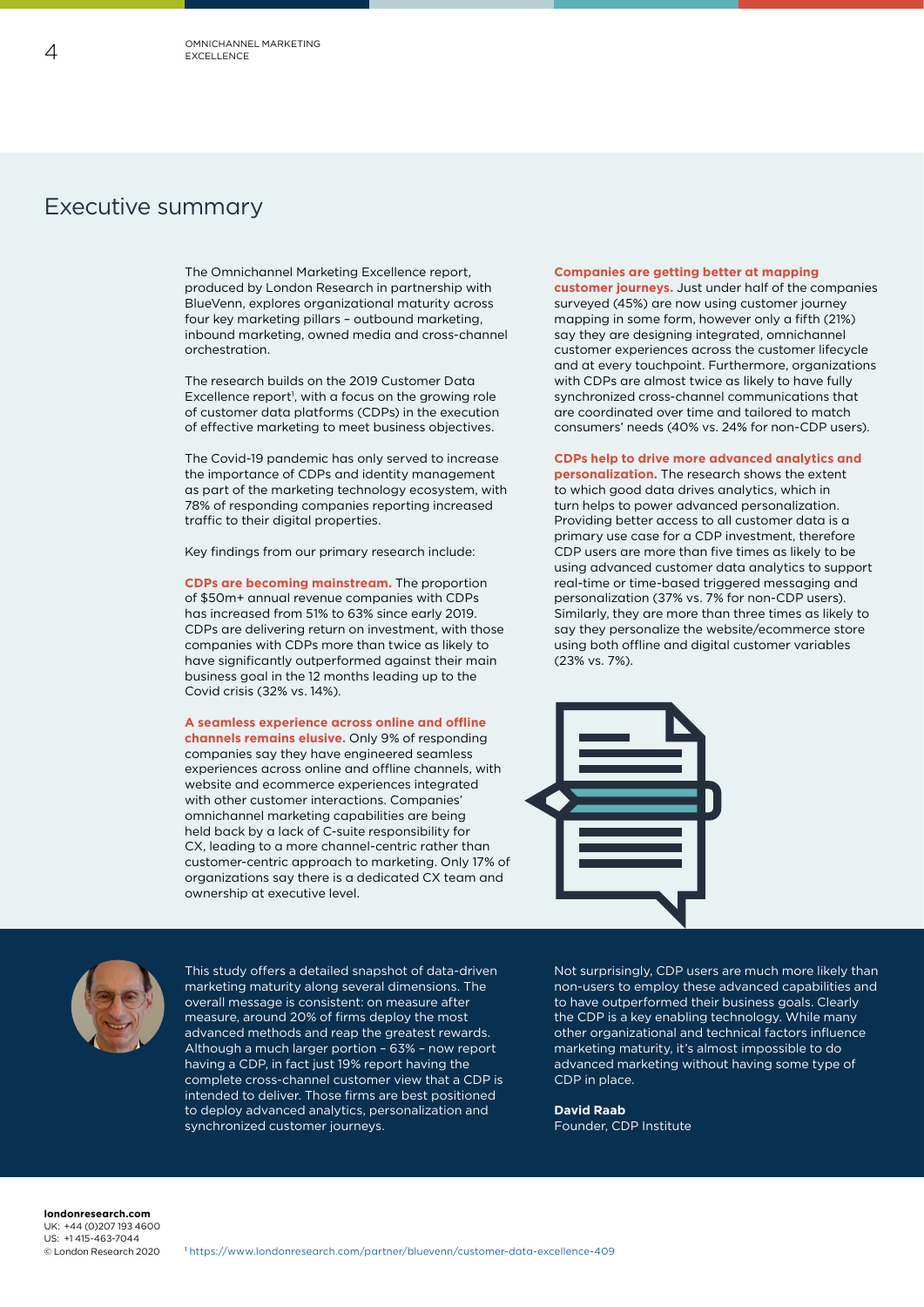### Methodology and framework

This Omnichannel Marketing Excellence report is based on a global survey of 235 organizations with annual revenues of at least \$50m. The survey, carried out in August and September 2020, was publicized through LinkedIn business networks and dedicated survey emails, sent out by London Research and its sister company, Digital Doughnut.

Respondents who qualified for the survey were those working client-side for organizations across a range of business sectors. The best-represented countries in the survey were the US (42%) and UK (38%). The first Appendix of this report contains further information about the profile of survey respondents, including annual revenues and company sectors.



Outbound marketing and media optimization

This is defined as 'push' communications that are initiated by the brand and delivered to audiences that meet their criteria.



Inbound marketing and optimization Defined as inbound marketing activity that promotes consumerinitiated interactions.

Both the survey carried out for this research and the resulting report are structured around four dedicated pillars of omnichannel marketing excellence.

These four pillars correspond with stages 3, 4, 5 and 6 of last year's Seven-Stage Customer Data Maturity Model (*Figure 1*), with the focus of this latest research being very much on marketing execution.

Adopting this structure ensures a pragmatic approach, with actionable findings that relate to specific areas of omnichannel marketing capability and maturity. The premise is that marketers can use the research findings as a benchmark for their own omnichannel marketing maturity and a practical guide to improving their capabilities.



Owned media optimization Owned media is defined as web, mobile and social properties that support customer engagement and/or ecommerce.



Cross-channel orchestration Defined as coordinating and integrating customer journeys and customer experiences across all channels and devices (both online and offline, outbound and inbound).

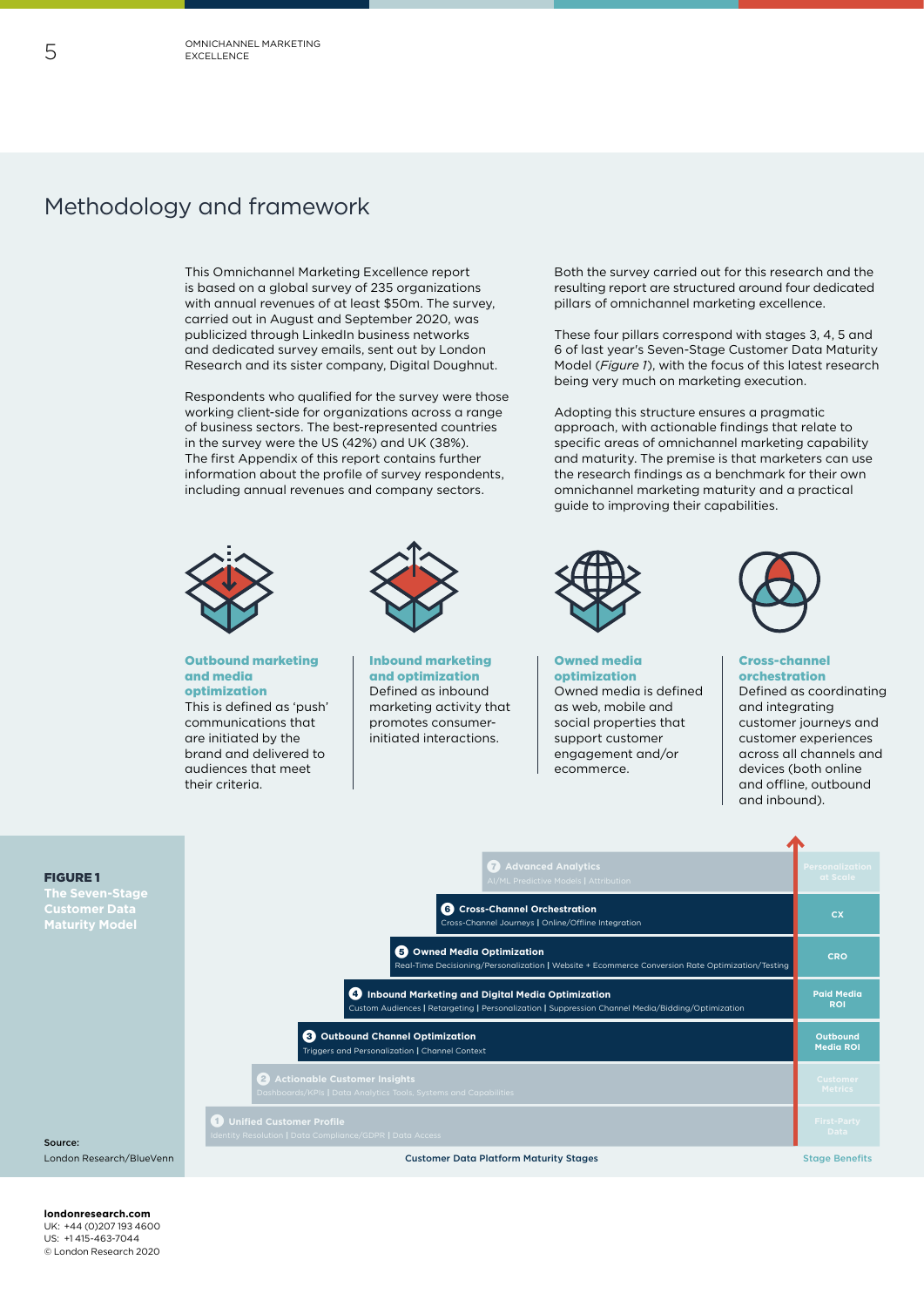

### Foreword by BlueVenn



**Steve Klin** CEO BlueVenn

This report from London Research plots how marketers worldwide are achieving omnichannel maturity and demonstrates a clear link between CDP investment and the over-achievement of marketing goals. It shows that CDP-equipped organizations are almost twice as likely (40% vs. 24%) to be delivering synchronized customer journeys across offline and digital channels, and three times as likely (30% vs. 11%) to apply integrated lead nurturing, scoring and conversion journey management techniques that respond to customer behavior. Furthermore, the responses suggest that CDP users personalize the entire brand journey, thus delivering the Holy Grail of an omnichannel customer experience, three times more often than non-users (23% vs. 7%).

These statistics aren't surprising, but a customer data patform cannot deliver this Holy Grail on its own. Doing so requires a transformation of data, people, technology, processes and culture. Our customers see BlueVenn's technology as a critical tool that not only assembles unified customer data to create a single customer view (SCV), but also ensures that every interaction with a customer, across all digital and offline channels, is informed and personal. This can only happen, however, when the whole business is aligned, enabling the CDP to activate that SCV across the entire business ecosystem (typically including email, SMS, mobile, web and DMP, but also CRM, POS, chat agents and beyond).

As a customer-centric data foundation, the CDP ensures that the website caters for past bookings and browsing history, call center agents can have informed conversations, sales assistants can make great recommendations, and marketers can email those same offers and recommendations based on all past interactions.

The path to omnichannel maturity is anything but straightforward, however. As this omnichannel maturity report shows, it will be some time before all organizations realize their omnichannel utopia. Companies are definitely getting better at mapping customer journeys, but only 9% are delivering seamless experiences across both their online and offline channels. In large part, this is due to a cultural barrier, highlighted by the fact that only 17% of organizations say they have CX representation at C-level. This failing will continue to obstruct many marketers from realizing their goal of omnichannel excellence, and means that marketing systems and processes remain fragmented and channel-focused.

Ultimately, a CDP is not just another database. It can become the key driver to transform or retrofit channel-centric, product-centric or offercentric organizations into customer-centric ones, ensuring that customer insights, customer-facing systems, reports and execution channels all work harmoniously through dependence on a single source of customer truth. It helps marketers to foster human and digital interactions that will leave customers feeling that the brand knows them well enough to merit a long-term relationship.

I hope that marketers and C-level executives reading this report will start to consider some of the great recommendations on page 26, and that their businesses will be able to utilize this research to justify investments in customer-focused, omnichannel strategies, starting with the installation of a CDP at the heart of their CX strategy.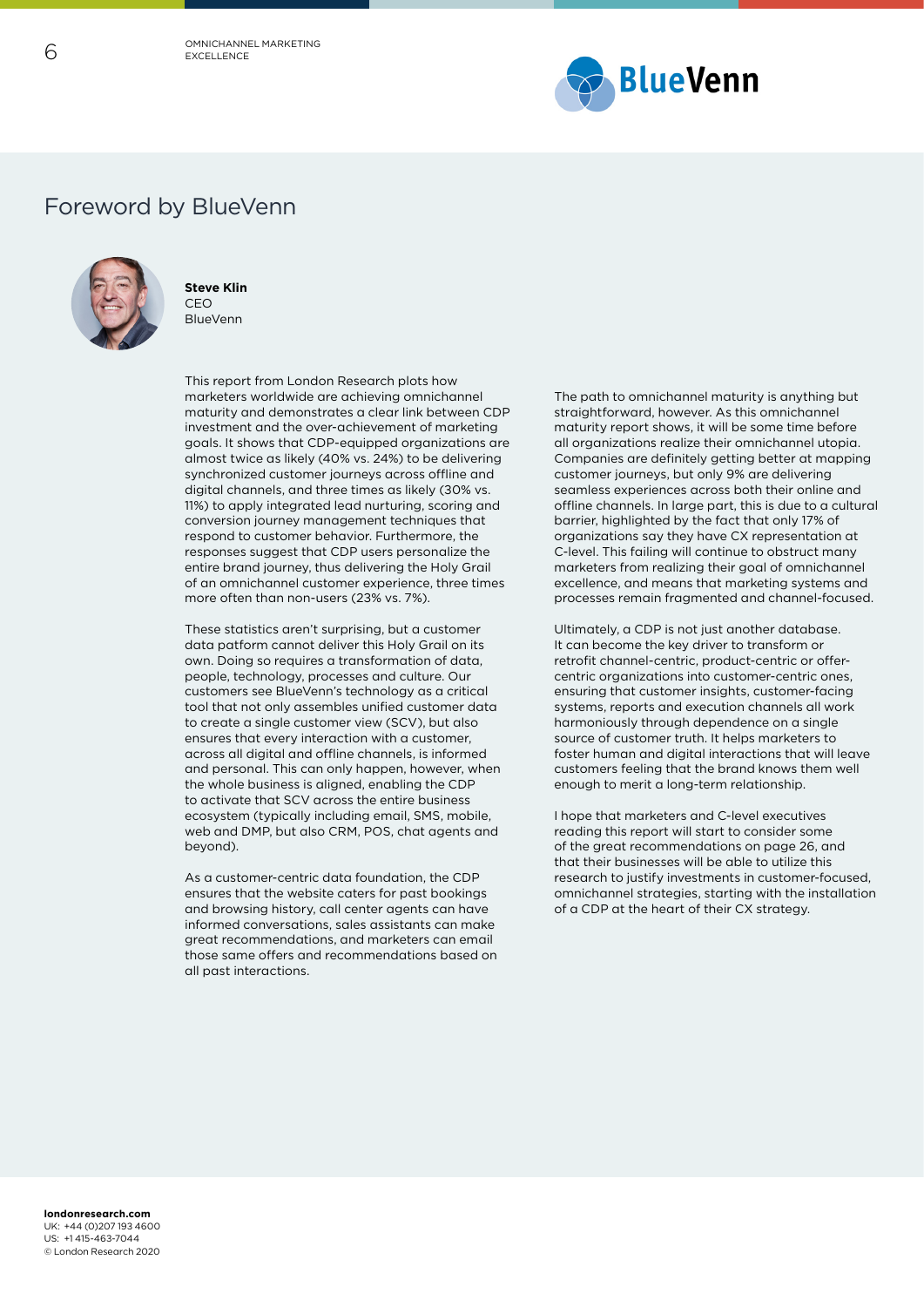**7** OMNICHANNEL MARKETING EXCELLENCE

> 1 CDP adoption and performance

The 2019 Customer Data Excellence report, also produced by London Research in partnership with BlueVenn, found that customer data platforms had come of age, with their usage highly correlated with business success and key attributes associated with customer data maturity.

This year's new research focuses more on the activation of customer data and CDPs to support omnichannel marketing. Our new research shows that the use of CDPs continues to increase, and that their correlation with business success is becoming even stronger. *Figure 2* shows a 12 percentage-point increase, from 51% to 63%, in the proportion of responding companies using a CDP, with many of those organizations that were planning last year to purchase this technology having apparently done so.

Although this is consistent with the growth in CDP adoption seen by vendors<sup>2</sup>, a word of caution is

needed. The adoption of true CDPs may not be quite as widespread as this chart suggests. According to the Customer Data Platform Institute, a CDP needs to demonstrate the following five capabilities to merit true CDP status:

- Ingest data from any source.
- Capture full detail of ingested data.
	- Store ingested data indefinitely (subject to privacy constraints).
	- Create unified profiles of identified individuals.
	- Share data with any system that needs it.

The exact percentage is difficult to ascertain, but a significant proportion of survey respondents are likely reporting CDP usage when in fact their organizations are using more basic marketing databases, warehouses and CRM tools that do not meet the technical capabilities laid out by the Customer Data Platform Institute.



#### **londonresearch.com** UK: +44 (0)207 193 4600 US: +1 415-463-7044 © London Research 2020

<sup>2</sup> CDP Institute Member Survey, page 11: https://lp.cdpinstitute.venntive.com/DL2207-CDPI-Member-Survey-2020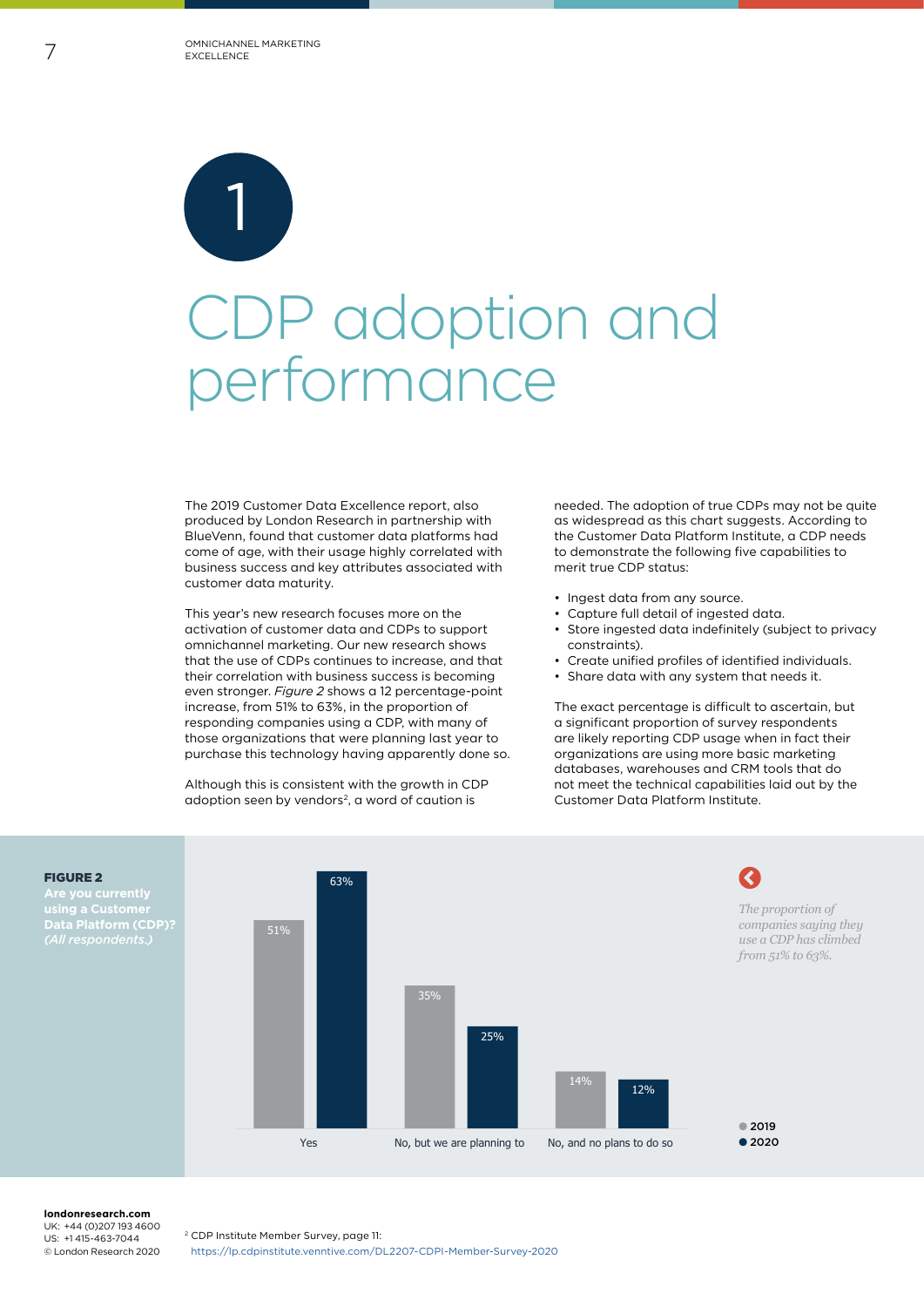

The challenges marketers face in delivering significant return on investment from their customer data platforms is reflected by the latest Gartner Hype Cycle for Digital Marketing<sup>3</sup>, which places CDPs firmly in the 'Trough of Disillusionment' after a period at the 'Peak of Inflated Expectations'.

If companies are to reap the benefits of their investment in technology, they need a coordinated program of change management covering CX design, data strategy, analytics, personalization, content management, journey orchestration and campaign optimization.

Encouragingly, our 2020 research suggests that CDP users have been meeting these challenges of implementation head-on, and winning. In the 12 months preceding the Covid-19 crisis, those companies with a CDP were significantly more likely than companies without CDPs to have 'significantly outperformed' in relation to their main business goal (32% vs. 14%, *Figure 3*).

Furthermore, the skew towards significant over performance for CDP users in relation to the main business goal has increased from 24% to 32% since our last survey (see also *Appendix 2, Figure 29*).

It is this effective deployment and enhanced performance that will see CDPs move into what Gartner describes as the 'Plateau of Productivity', where businesses can realize significant, lasting returns – as well as create enhanced experiences for their customers.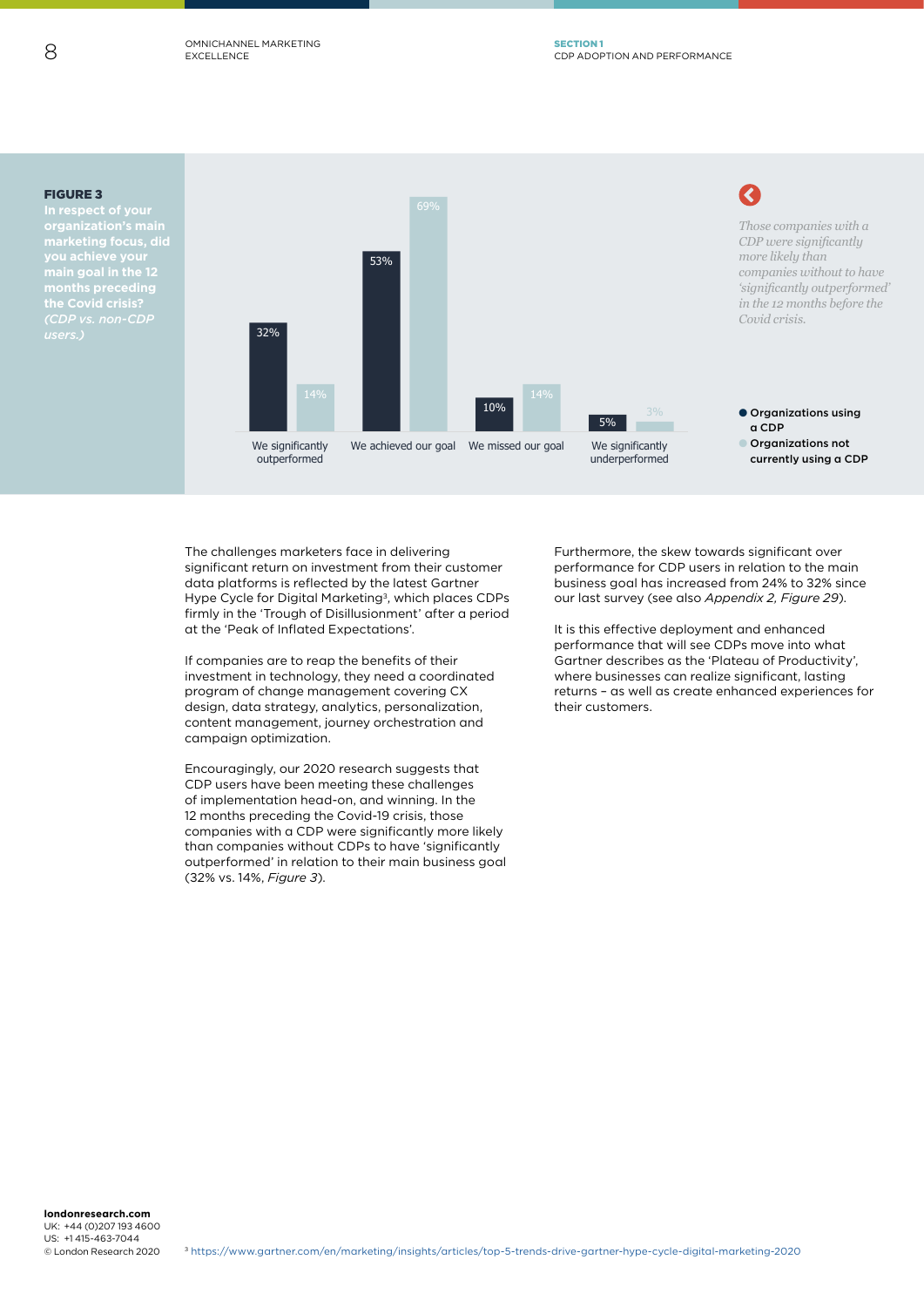**SECTION 1** CDP ADOPTION AND PERFORMANCE



The coronavirus pandemic has accelerated the shift online, with 78% of responding companies reporting increased online traffic.

Of course, 2020 has been anything but normal for most businesses, and the landscape has changed considerably for almost all companies, mostly for the worse but in many sectors for the better, often because of increased digital engagement and transactions.

The coronavirus pandemic has accelerated the shift online, with 78% of responding companies reporting increased online traffic (*Figure 4*). This provides a clear opportunity for omnichannel brands to respond to consumer needs through the consumer's channel of choice, whether this choice has been driven by preference or necessity.

FIGURE 4

**Have you noticed interactions and purchases during the Covid crisis?** 



Q *Almost four in five (78%) of the companies surveyed report an increase in online customer interactions during the Covid crisis.* 

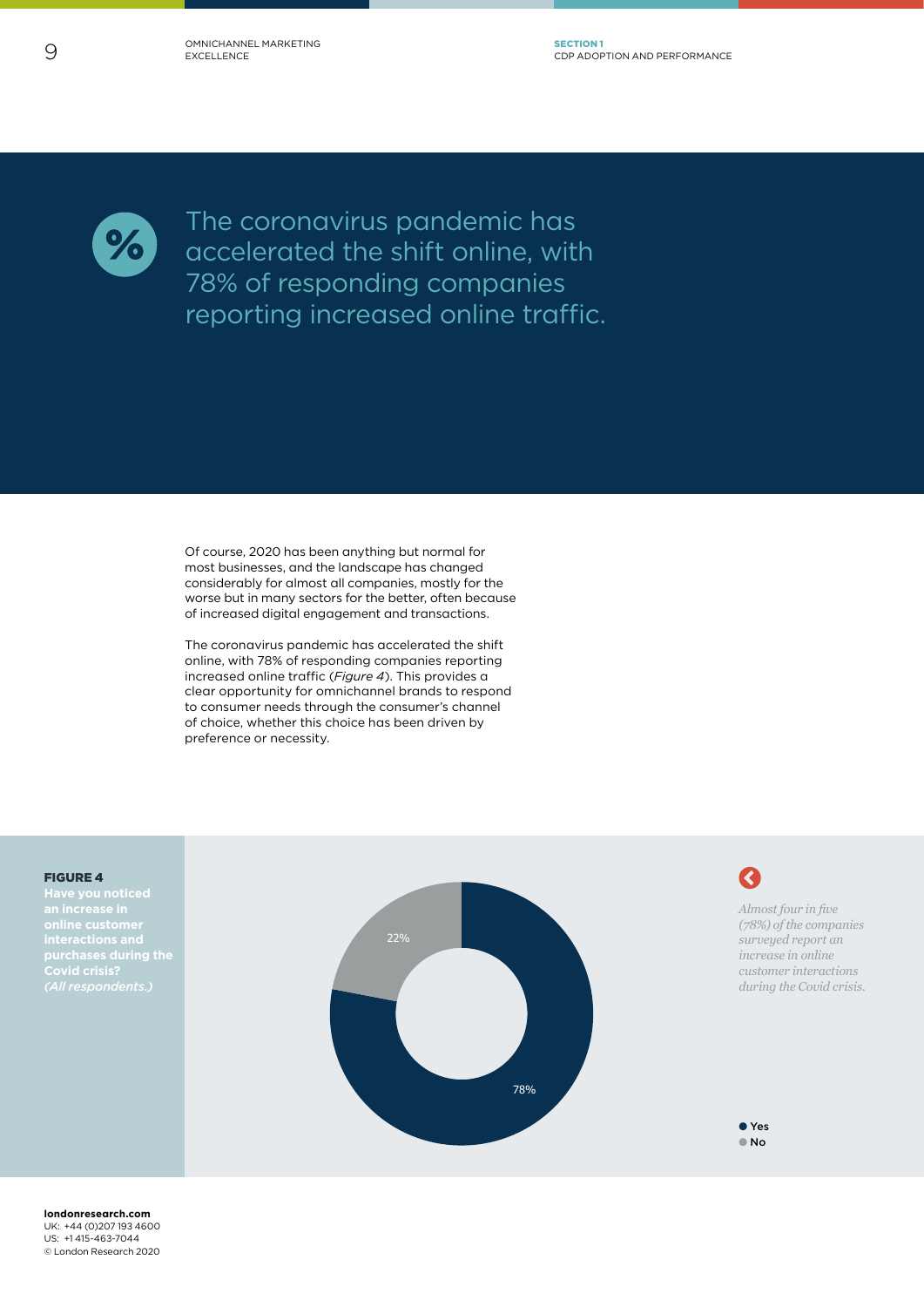# Outbound marketing 2

Outbound communications are the focus of the first of the four key pillars that we have identified as being essential for any organization seeking to improve its omnichannel capabilities to master.

These are push communications initiated by the brand and delivered to audiences identified as relevant, for example a mobile app push notification, targeted direct mail or an outbound email campaign or offer. The ability to target the existing, addressable customer base using outbound channels – both digital and traditional – is a baseline marketing requirement of any brand.

Ongoing dialogue and interactions, designed to sustain a long-term relationship with customers across the lifecycle, are increasingly becoming table stakes for organizations seeking to differentiate through a truly omnichannel customer experience.

The first of our maturity charts (*Figure 5*) reports the extent to which responding companies coordinate customer communications across multiple digital and offline channels. Nearly a third (32%) of organizations are at the top of the maturity spectrum, delivering synchronized communications across all online and offline channels that are sequenced over time and triggered by customer behaviors. This leaves a much higher number of marketers (68%) admitting to delivering single bursts of campaign activity, with varying degrees of synchronization or integration of channels.

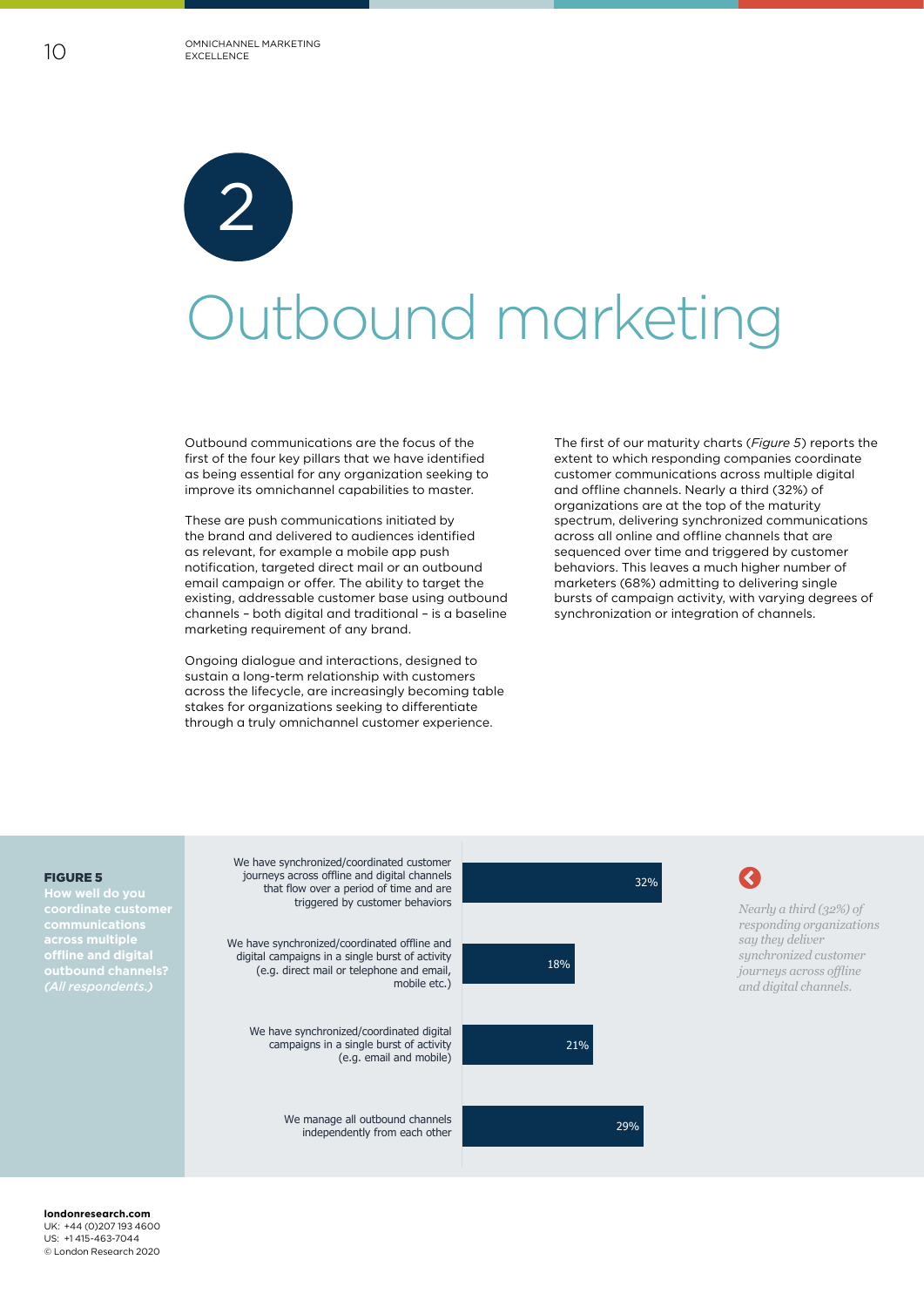OMNICHANNEL MARKETING EXCELLENCE



### FIGURE 6 **your outbound**



#### *use customer journey mapping to design integrated, omnichannel customer experiences across the customer lifecycle.*

Q

Outbound channels might include direct mail, call centers, mobile, email and display ads that are integrated and triggered when a customer takes a certain action.

Those classifying themselves at the more sophisticated end of the spectrum are multichannel outbound marketers, running choreographed 'push' campaigns, who can realistically look to extend this approach across inbound channels.

At the bottom of the maturity scale are those 29% of responding organizations who say they manage all outbound channels independently of each other. These are companies for whom different channels exist as silos, with coordinated outbound marketing being subsequently beyond their grasp.

#### Customer journey mapping

*Figure 6* shows the maturity of outbound communications in respect to customer journey mapping. Just under half of the companies surveyed (45%) are using mapping in some form to design higher-order, joined-up, outbound programs. This group includes around a fifth (21%) of companies in the most advanced camp, who are designing 'integrated, omnichannel customer experiences across the customer lifecycle and at every touchpoint'.

The remaining 55% of companies, who are not using more advanced communication planning techniques, need to address this omission if they are to develop more integrated outbound programs as part of their omnichannel maturity.

This 45:55 split between mature and less mature businesses can be characterized as the difference between a customer-centric and channel-centric marketing approach. Perhaps the greatest benefit of employing customer journey mapping as a communications planning tool is that it places the customer at the heart of the planning process and frames everything around their needs, behaviors and attitudes.

From a practical point of view, customer journey mapping provides a mechanism and framework to overcome the channel-defined organizational silos in a business. It allows all stakeholders to innovate and collaborate around the needs of the customer. Channel-centric thinking and planning is the biggest obstacle to designing and delivering an omnichannel marketing program.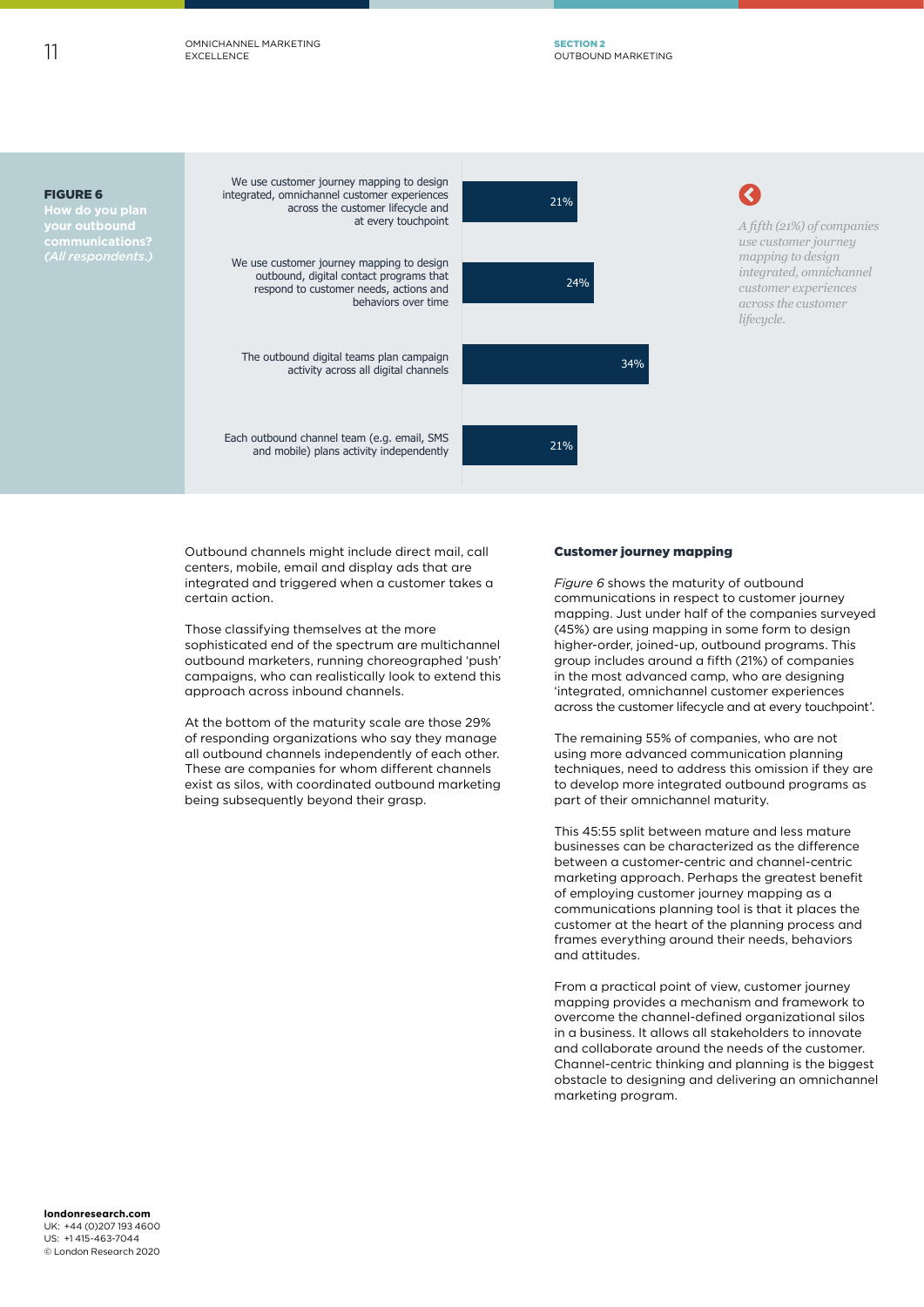

Senior level buy-in is not just a vanity consideration, but rather about the practicalities of strategic change management or business transformation – cultural and structural – across the enterprise.

#### C-suite backing for CX

It is clear from *Figure 7* that CX still has some way to go to become a top table, C-suite consideration. Only 17% of companies have a dedicated team and formal CX responsibility at executive level. Senior level buy-in is not just a vanity consideration, but rather about the practicalities of strategic change management or business transformation – cultural and structural – across the enterprise. Truly omnichannel customer experiences, and the technology and data that underpins them, require cooperation across business functions, including marketing, sales, finance, operations and IT.

We have cited the practical benefits of customer journey mapping as a key tactic in promoting customer-centric planning. However, this 'bottom-up' coordination across channel teams will only flourish with clear 'top-down' direction and, ideally, handson, direct participation, from an executive-level sponsor. Clearly, executive-level business ownership is a critical factor in driving the scale of change required. A focus on campaign and channel metrics, with no single individual or function responsible for CX (as reported by 24% of respondents), will simply not cut it.

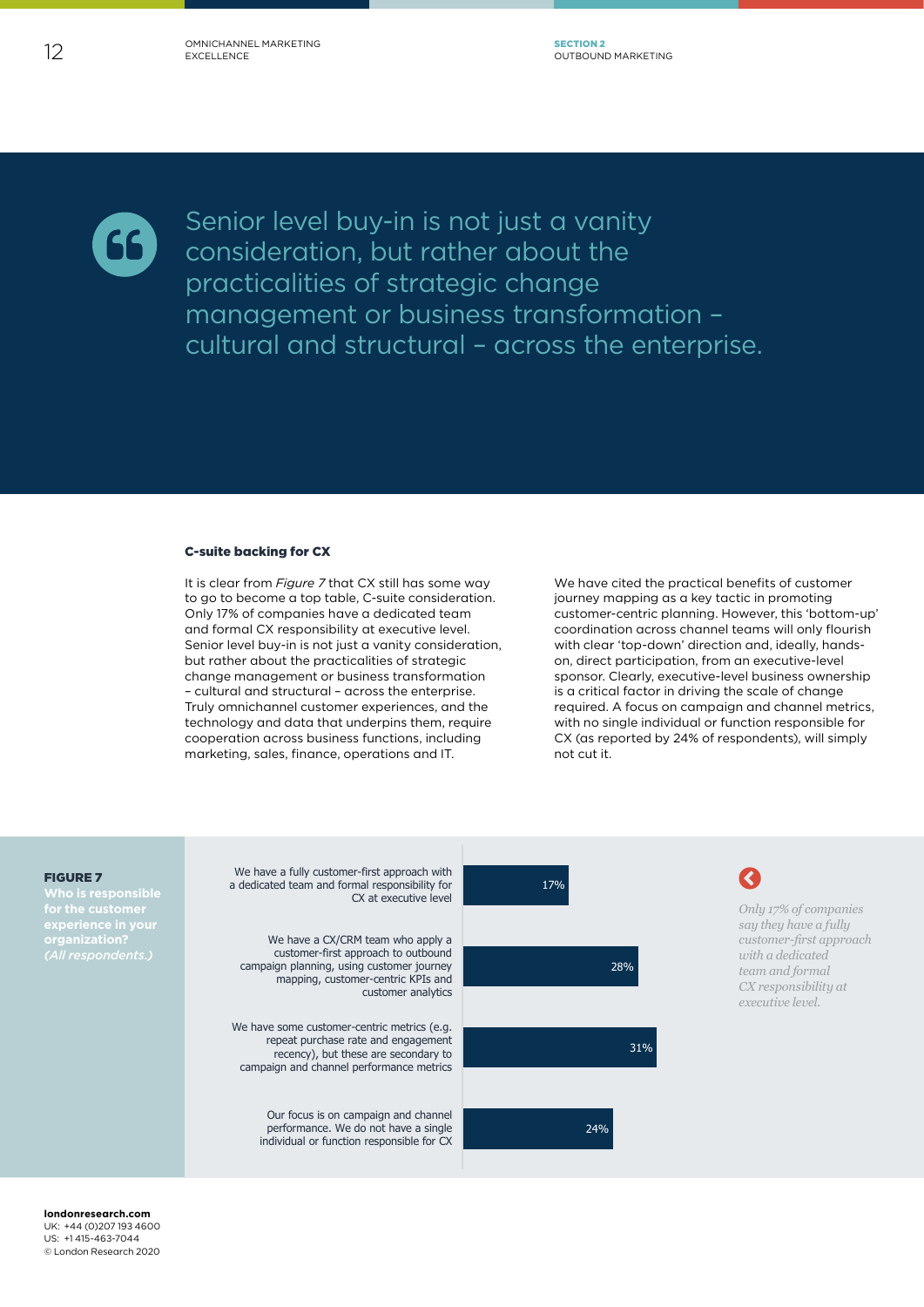

Those organizations with a CDP are three times more likely than non-CDP users to have a fully customer-first approach, with a dedicated team and formal responsibility for CX at executive level (23% vs. 7%).

#### CDP vs. non-CDP

CDPs are a key enabler for fully synchronized crosschannel communications that are coordinated over time and tailored to meet consumers' needs. As can be seen in *Figure 8*, 40% of CDP users cite this capability, compared to only 24% of non-CDP users. More than half (56%) of companies without CDPs are still more channel-focused, which limits their ability to be omnichannel.

Ownership of a CDP won't in itself ensure customer centricity, but it is clearly an important part of the mix, supporting a shift from channel-centric to customer-centric marketing. Those organizations with a CDP are also three times more likely than non-CDP users to have a fully customer-first approach, with a dedicated team and formal responsibility for CX at executive level (23% vs. 7%, see *Appendix 2, Figure 30*).

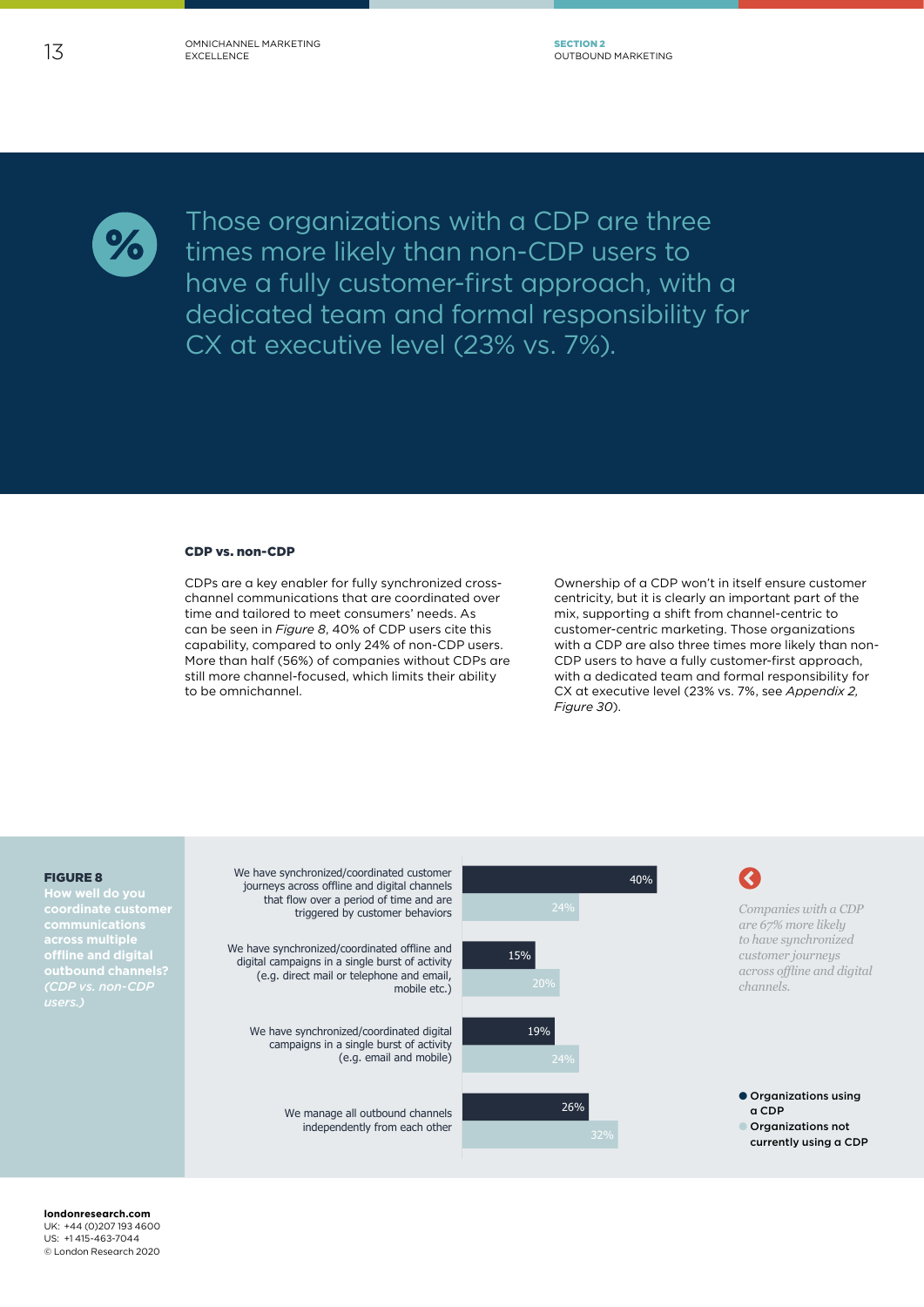

Transactional businesses, including all companies classified as retail in its broadest sense, are more than twice as likely to have fully synchronized online and offline customer journeys (38% vs. 18%).

#### Transactional vs. non-transactional

As part of the analysis for this research, we also compared the data for transactional versus non-transactional businesses (*Figure 9*). By 'transactional', we mean companies that allow customers to buy from them directly, in either an online or offline retail environment. Transactional companies most obviously include direct-toconsumer retail companies and exclude companies operating with a B2B2C model.

*Figure 9* shows that transactional companies are almost three times as likely as their nontransactional counterparts to have a fully customerfirst approach (20% vs. 7%), with a dedicated team and executive-level responsibility for CX.

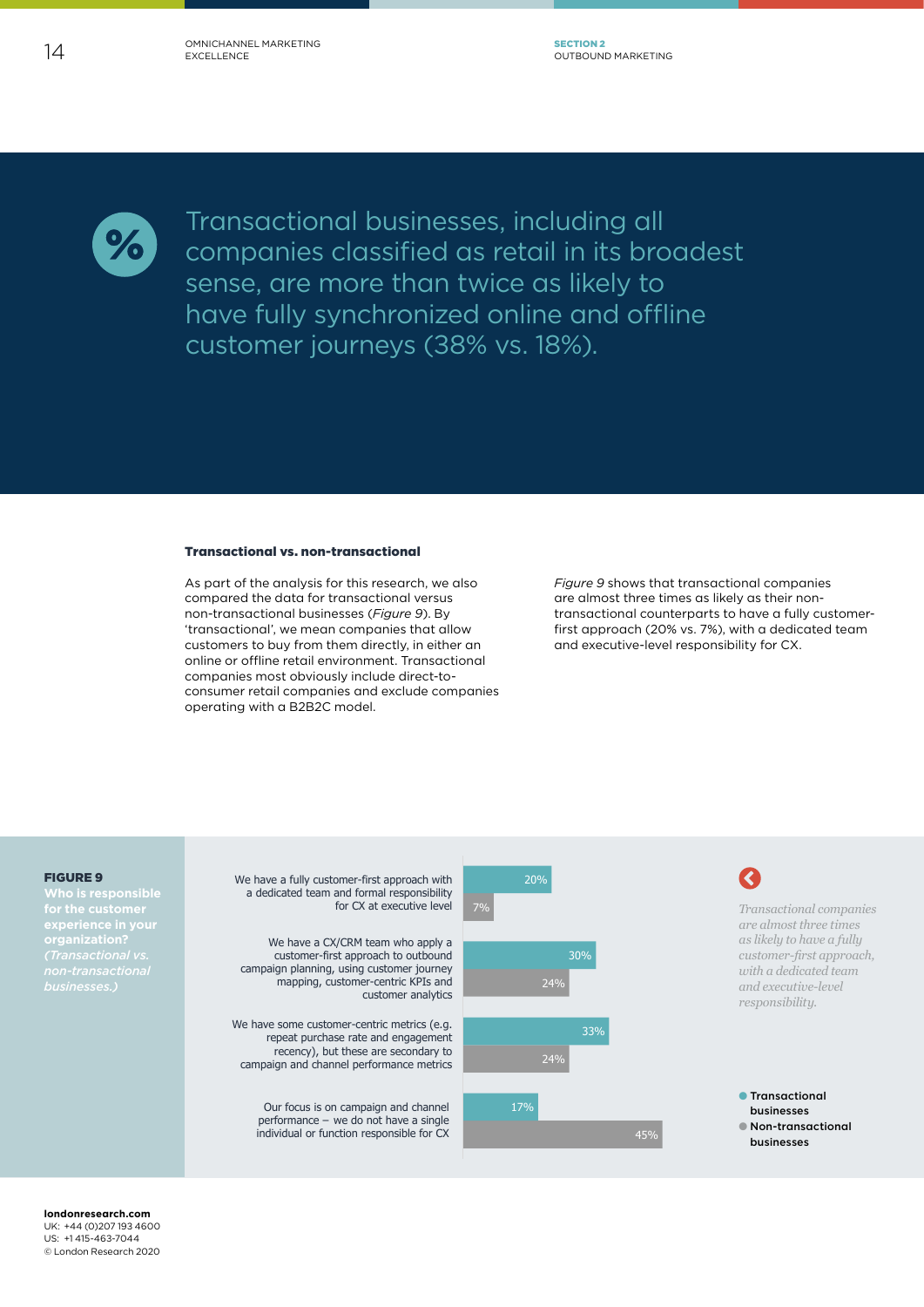SECTION 2 OUTBOUND MARKETING



Non-transactional businesses are much more likely to be siloed, treating their outbound channels independently from one another (40% vs. 24%).

The difference between these two types of business is also particularly stark when it comes to their approach to outbound customer communications (*Figure 10*). Transactional businesses, including all companies classified as retail in its broadest sense, are more than twice as likely to have fully synchronized online and offline customer journeys (38% vs. 18%), reflecting the need for transactional businesses to drive sales through coordinated customer communications.

Non-transactional businesses are much more likely to be siloed, treating their outbound channels independently from one another (40% vs. 24%). Analysis based on company size found only relatively small differences between medium-sized (\$50m-\$1bn in annual revenues) and large (\$1bn plus) enterprise companies in terms of how they coordinate their cross-channel communications (*Appendix 2, Figure 31*). This is a function of the falling cost of technology and the maturing of crosschannel planning processes that have reduced the cost and complexity of applying a more integrated approach to outbound communications.

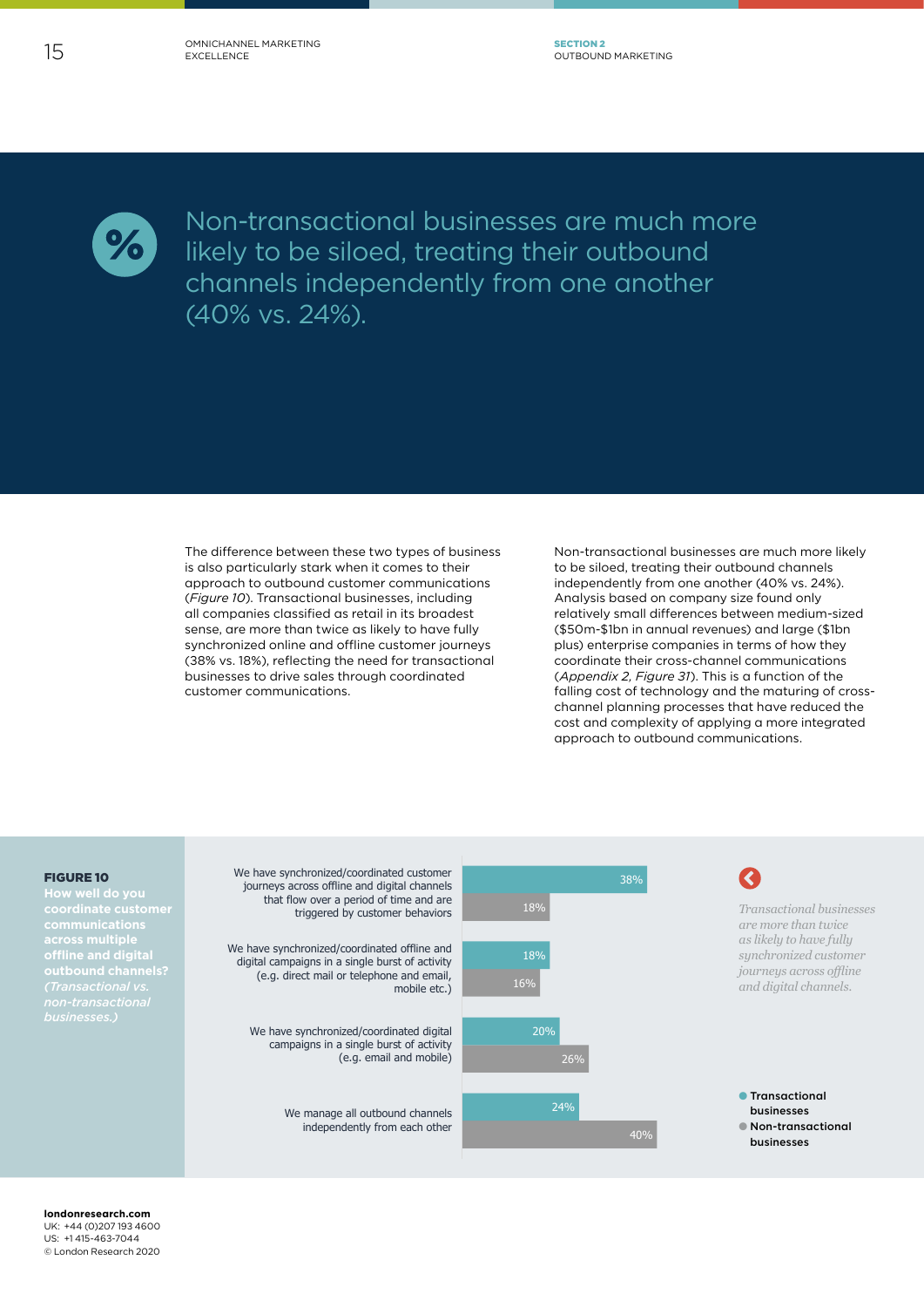

## Inbound marketing

Inbound marketing is the second key pillar of our omnichannel maturity model. While outbound relates to more external pushing of brand communications, inbound is more about pulling in prospective customers through content marketing and SEO, in conjunction with paid advertising, awareness channels and social media marketing.

For effective inbound marketing, brands need to make sure they are as helpful and accessible as possible in the early stages of the customer journey, so that they can engage and nurture leads, and eventually turn them into customers. As with other elements of omnichannel marketing, a coordinated approach across all relevant channels is required, both online and in traditional avenues, whether instore or through a call center.

Orchestrating online and offline activities is problematic for many organizations, with customer engagement data for online and offline residing in different platforms, rendering a unified approach impossible. A retail brand, for example, should know when to stop advertising a product online to an individual who has already made the purchase in a brick-and-mortar store.

While almost a third (30%) of companies say they can integrate their paid, owned and earned digital channels in a strategic fashion, only around a fifth (21%) of those surveyed say they synchronize and coordinate both digital and offline activity across a variety of inbound channels in the context of customer acquisition.

Effective inbound marketing is an attractive area of investment for businesses because it can result in reduced media spend, especially when brands are using first-party data effectively as part of their display advertising and paid social campaigns.

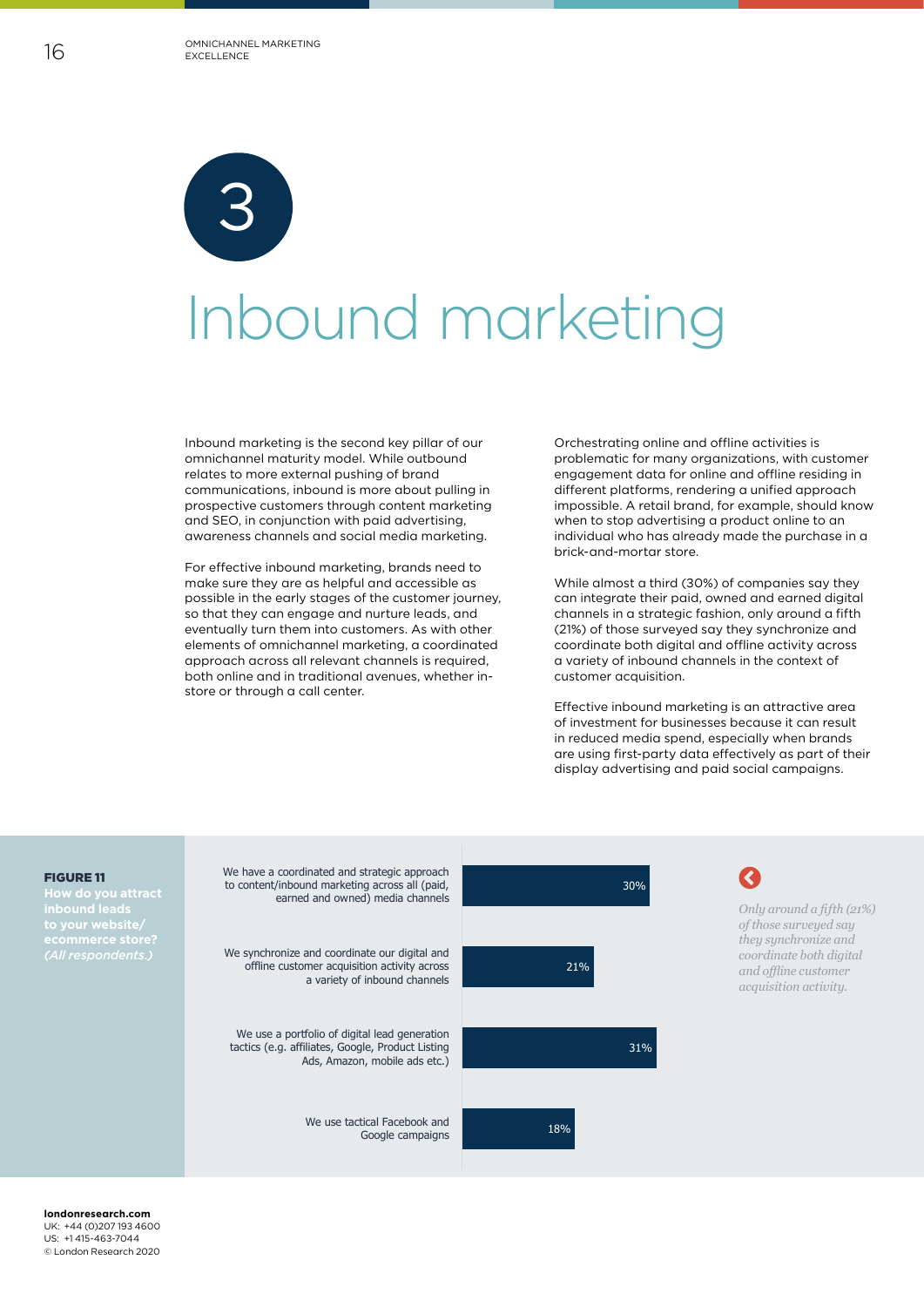OMNICHANNEL MARKETING EXCELLENCE



#### Enterprise businesses are playing a more strategic game

It is worth noting that the largest enterprise companies are in a better position than their medium-sized counterparts to play a more strategic game across all of their inbound marketing channels.

*Figure 12* shows that the largest companies are significantly more likely to place themselves on the top rung of the inbound maturity ladder (42% vs. 25%). Medium-sized businesses are much more likely to say that they take a more tactical approach, using a disparate portfolio of tools such as affiliate marketing, Product Listing Ads and Amazon (36% vs. 20%).

Respondents at the largest businesses are also at a higher stage of maturity when it comes to lead nurturing and conversion rate optimization sophistication (*Figure 13*).

Between a quarter and a third of large enterprises (29%) say they take a cross-channel approach to nurturing leads, with tactics including lead scoring, customer segmentation and conversion journey management with triggered communications in response to an action or behavior. Less than a fifth (18%) of medium-sized businesses say that they do this, with these organizations correspondingly being more likely than their larger counterparts to use simpler, criteria-based lead scoring techniques (21% vs. 12% of the largest companies).

The gap between the capabilities of larger and medium-sized companies is more pronounced than that for outbound marketing techniques because, in simple terms, outbound marketing is easier to do and more accessible to smaller brands. Advanced inbound marketing typically relies on greater volumes of data and content, real-time decisioning and more carefully coordinated communications in response to consumer behavior and preferences. It is unsurprising, therefore, that the big brands take a lead over their smaller rivals.

That said, as digital media matures, best practice emerges and marketers upskill in terms of technical capability, the barriers to entry into advanced inbound marketing are likely to fall. Better access to a single customer view (SCV) will help to speed up this process. An SCV has traditionally been out of reach for smaller companies, due to the expense involved in launching a large services project. Customer data platforms, being more affordable and accessible than such projects, have helped to democratize this process.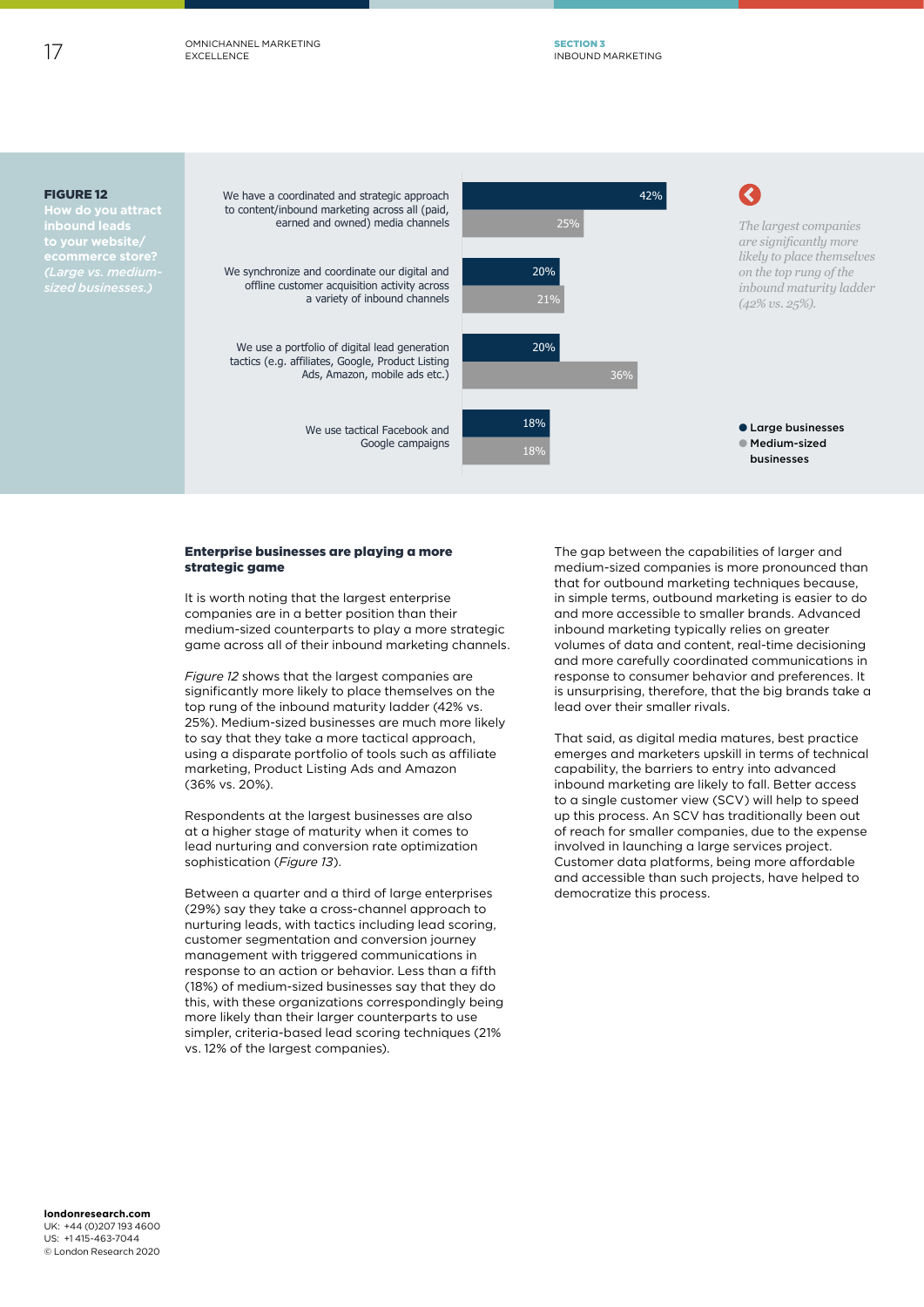

We apply an integrated, cross-channel approach to lead nurturing, including lead scoring, customer segmentation, conversion journey management with triggered communications in

We recognize enquirers/prospects on the website/ecommerce store and tailor the UI/UX to their user profile/registration/lead qualification data. We apply simple, criteria-based lead scoring techniques

We have a lead conversion comms plan using some segmentation and a sequence of timebased contacts to encourage a conversion. We gradually capture additional customer data, which we use to qualify the lead as they progress through the purchase journey

We do not proactively manage new leads through to conversion. We have a basic registration data set (e.g. email newsletter subscription) that we capture at the start of the process

#### FIGURE 13

**to purchase for new visitors to your** 

> The impact that CDPs have on inbound marketing and effective lead nurturing is evident from *Figure 14*. Companies with CDPs are nearly three times as likely to be adopting the most advanced practices (30% vs. 11 %), whereas the vast majority of companies without CDPs (72%) cannot get beyond basic segmentation and lead nurturing. This reflects the central role that customer data management plays in delivering personalized experiences across multiple inbound channels in real-time.

The ongoing importance of SEO in the context of inbound marketing also needs to be acknowledged. Our survey found that only 23% of companies surveyed classify themselves as advanced in terms of this discipline, defined as having dedicated SEO resource/expertise working to a strategic SEO roadmap and content strategy, driven by organic search data, while also understanding and managing the overlap with paid media (see *Appendix 2, Figure 32*).

### Q 30% response to an action/behavior **Companies with CDPs Companies with CDPs companies with CDPs** *are nearly three times as likely to be adopting*  19% *an integrated, crosschannel approach to lead nurturing.*  32% **Organizations using**

a CDP **Organizations not** 

currently using a CDP

We apply an integrated, cross-channel approach to lead nurturing, including lead scoring, customer segmentation, conversion journey management with triggered communications in

We recognize enquirers/prospects on the website/ecommerce store and tailor the UI/UX to their user profile/registration/lead qualification data. We apply simple, criteria-based lead scoring techniques

We have a lead conversion comms plan using some segmentation and a sequence of timebased contacts to encourage a conversion. We gradually capture additional customer data, which we use to qualify the lead as they progress through the purchase journey

We do not proactively manage new leads through to conversion. We have a basic registration data set (e.g. email newsletter subscription) that we capture at the start of the process



FIGURE 14

*users.)*

**to purchase for new visitors to your**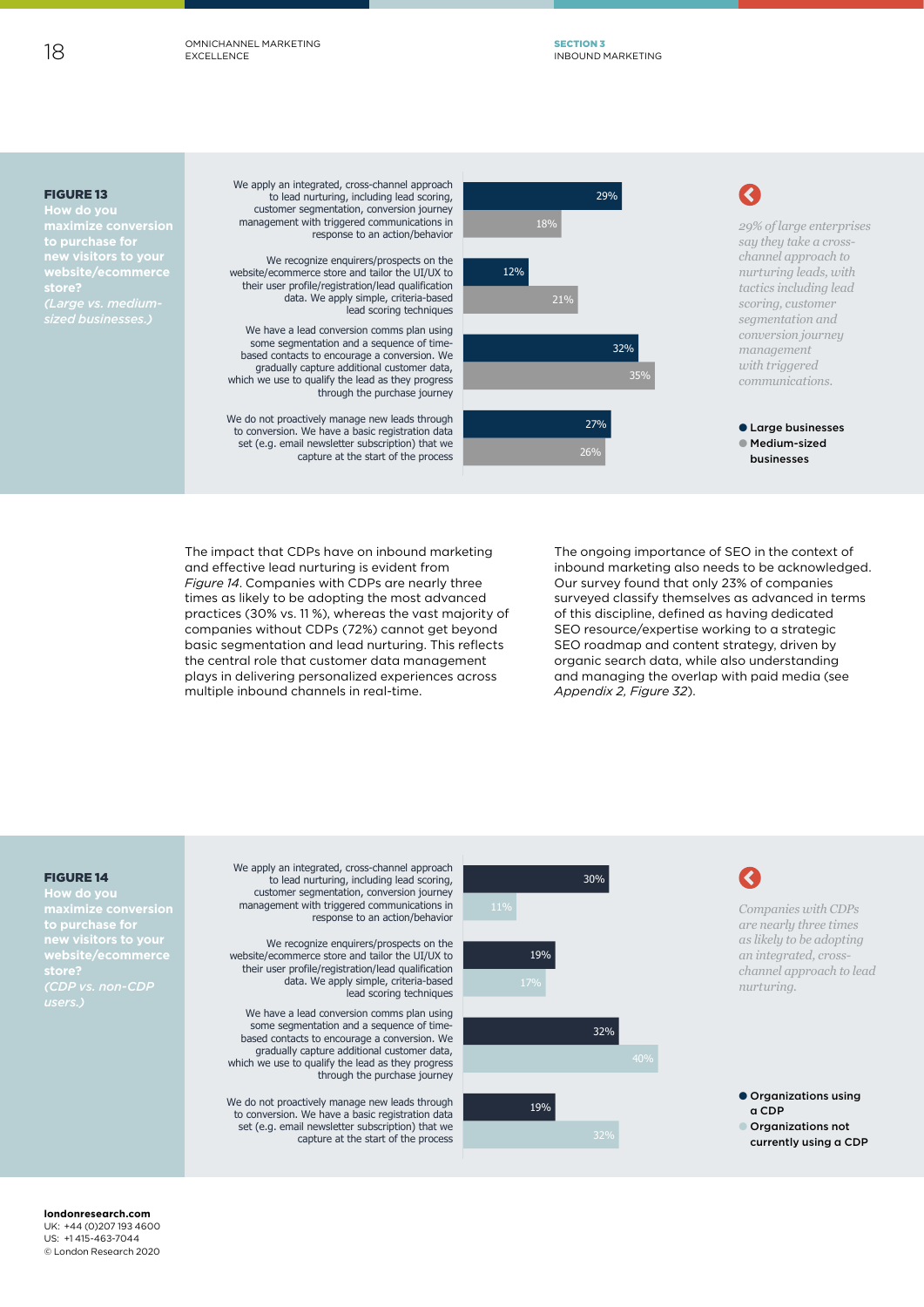

## Owned media

Owned media is the third pillar of our omnichannel marketing maturity model. A brand's owned digital properties (principally its website, ecommerce store and mobile app) are crucial elements within the customer journey, from consideration before the sale to advocacy afterwards. That makes them an integral part of any true omnichannel business.

What's striking from the research is how few organizations have achieved this complete integration (*Figure 15*). Only 9% of respondents said that they are delivering a seamless experience across all offline and digital touchpoints – the Holy Grail of marketing excellence. Beyond that, only another 29% have managed to join up all the digital elements of their customer journey.

The central nature of a brand's owned properties doesn't always mean the marketing department has complete control over them. IT may be responsible for managing the website, possibly because of the type of content management system the business is using, or because it still has an old-fashioned approach to digital management. Equally, the webstore might well be run by a separate ecommerce team.

In addition, while marketing communications can operate with a short lag, owned web properties need to respond in close to real-time. Almost half of consumers (47%) expect a web page to load in two seconds or less, and the same percentage of mobile users expect websites to load in less than two seconds<sup>4</sup> on their phone.



#### **londonresearch.com** UK: +44 (0)207 193 4600 US: +1 415-463-7044 © London Research 2020

<sup>4</sup> https://www.diginow.co.uk/insights/website-load-time-statistics/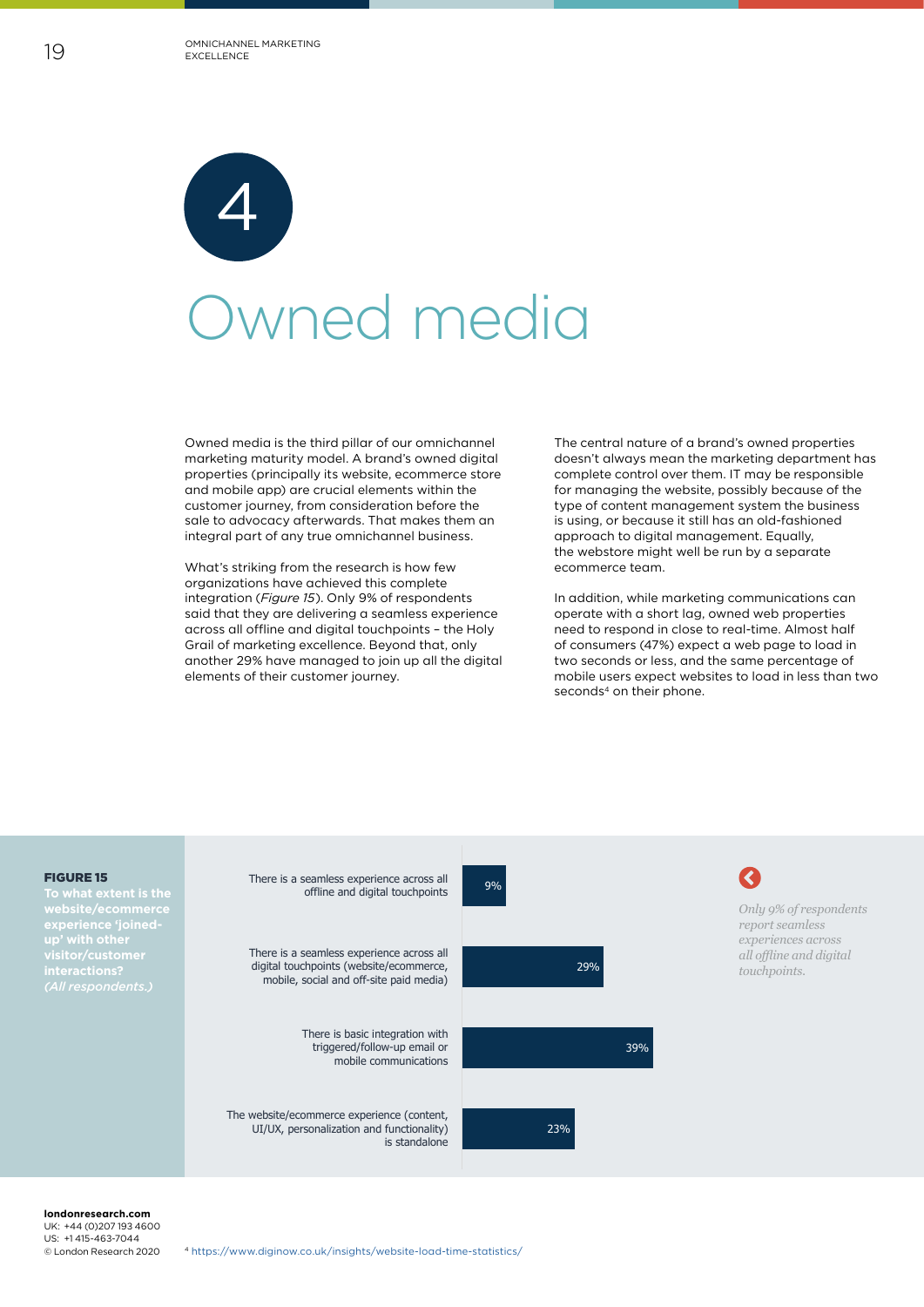SECTION 4 OWNED MEDIA



Fewer than a fifth of companies are personalizing their owned properties based on all offline and online variables, such as purchase/order history, surveys/preferences, service interactions and operational data such as inventory levels or delivery lead times.

#### Personalization and real-time interaction

Websites and ecommerce stores were among the early targets for personalization, and on-site personalization is now available within content management systems either as a native component or as a plug-in. These personalization engines – referred to by Forrester<sup>5</sup> as Real-Time Interaction Management tools – support the real-time decision making that enables digital optimizations. They can also be used to manage interactions across customer touchpoints, like call centers, chat functions and in-store service desks.

Despite this, more than half of respondents (57%) are still either using basic personalization, or none at all (*Figure 16*). At the other more sophisticated

end of the scale, fewer than a fifth (16%) are personalizing their owned properties based on all offline and online variables, such as purchase/order history, surveys/preferences, service interactions and operational data such as inventory levels or delivery lead times.

At the rung below this, 27% of companies are able to personalize the website/ecommerce store based on richer session variables and/or broader digital context, and it is likely that these companies are benefiting from commoditized on-site personalization tools. Using browsing/clickstream data is the start of the personalization journey, but using offline behavior to personalize the online experience is the real challenge and next step of personalization maturity.

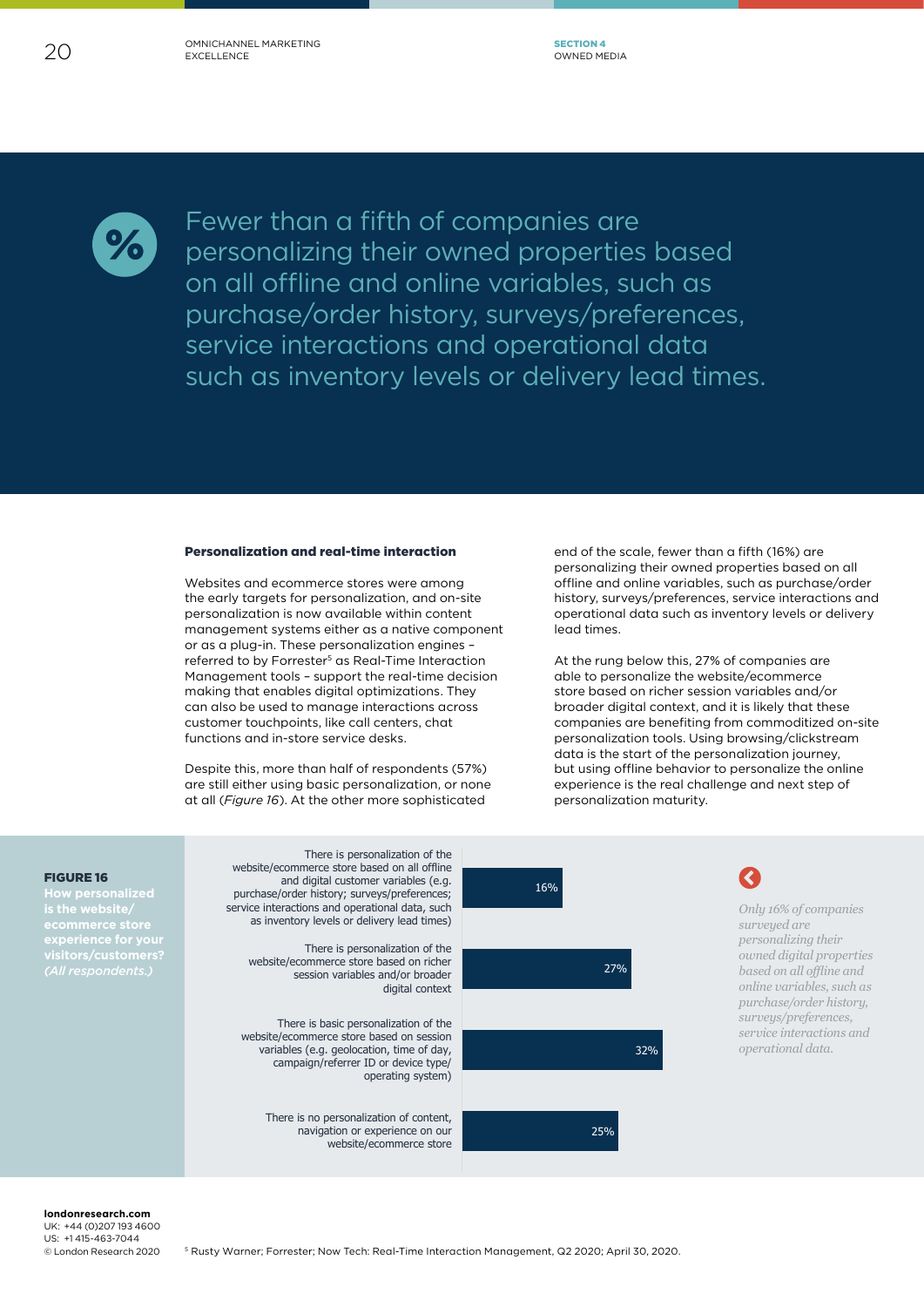OMNICHANNEL MARKETING EXCELLENCE

FIGURE 17 **performance met<br>for vour website/ for your website/** *(All respondents.)* 



SECTION 4 OWNED MEDIA

Respondents are noticeably more mature in their approach to performance measurement. The vast majority (82%) are using tracking and measurement techniques that go beyond basic traffic/page view volumes, with over half (58%) employing engagement metrics that reflect the type and quality of user interactions (*Figure 17*).

Large companies (defined in this context as those with more than 1 million customers) are slightly more advanced than smaller ones in all aspects of owned media optimization (*Figure 18*). They are more likely to be personalizing their owned media properties based on all online and offline variables (20% compared to 12%), while smaller businesses are almost twice as likely not to be doing any

personalization of their website or ecommerce store (28% compared to 16%).

*companies are employing engagement metrics that reflect the type and quality of user interactions, including 20% that measure ROI based on a holistic view of revenues and costs.* 

Q

Strikingly though, the numbers doing basic personalization, or personalization based on richer session variables, are very similar. This suggests that, with the right customer journey design supported by data and technology strategies, smaller brands can compete in this area with larger ones.

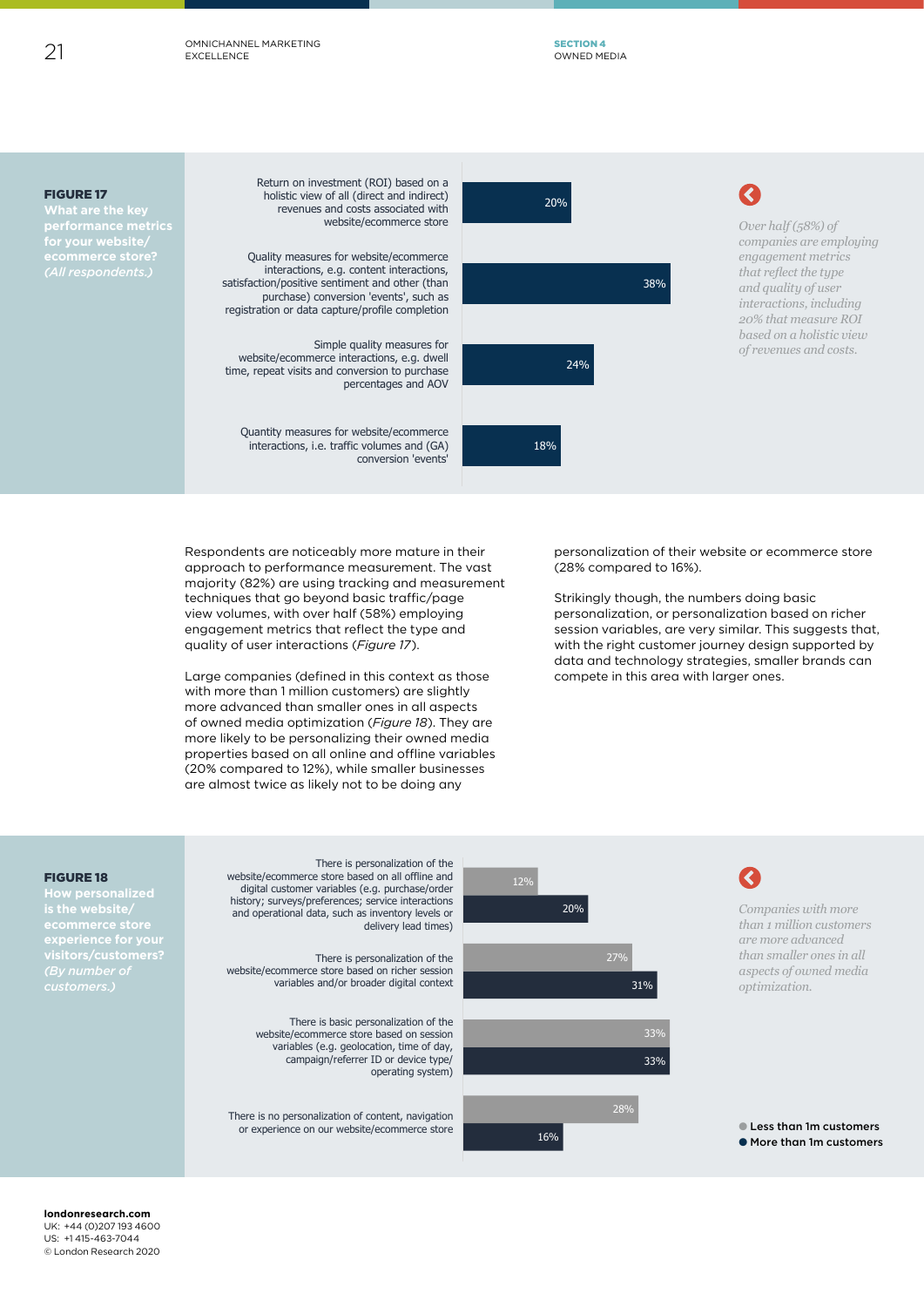OMNICHANNEL MARKETING EXCELLENCE



Research by the CDP Institute indicates that personalization is regarded as a key benefit of CDPs6. The decisions behind such personalization can only be as good as the data they are based on, so the advanced data management capabilities of a CDP form a solid basis for personalization maturity. This fact is reflected in the research data, which shows that organizations using a CDP are more likely to be delivering advanced personalization to enhance the customer experience than those that aren't (23% vs. 7%, *Figure 19*).

Personalization engines help to support real-time decisioning, enabling digital optimization, including AB testing, content and campaign optimization, enhanced commerce experiences and predictive product/content recommendations. These engines can also be used for interactions across customer

touchpoints, such as call centers, chat functions and in-store service desks.

A CDP is also a powerful tool to bring together data from across the organization. It can break down silos and help to create the single customer view that forms the basis for seamless customer experiences. The research (*Figure 20*) shows that CDP users are almost twice as likely as non-users to be offering such an experience (10% vs. 6%), and to have joined up all their digital touchpoints (36% vs. 20%).

The surprise here is that a quarter (25%) of companies with CDPs are managing their web or ecommerce experiences in isolation. The most likely explanation is that these will be some of the 40% of CDP users that only operate online (see *Appendix 2, Figure 33*).



#### **londonresearch.com** UK: +44 (0)207 193 4600 US: +1 415-463-7044

<sup>6</sup> CDP Institute Member Survey, page 14: https://lp.cdpinstitute.venntive.com/DL2207-CDPI-Member-Survey-2020

© London Research 2020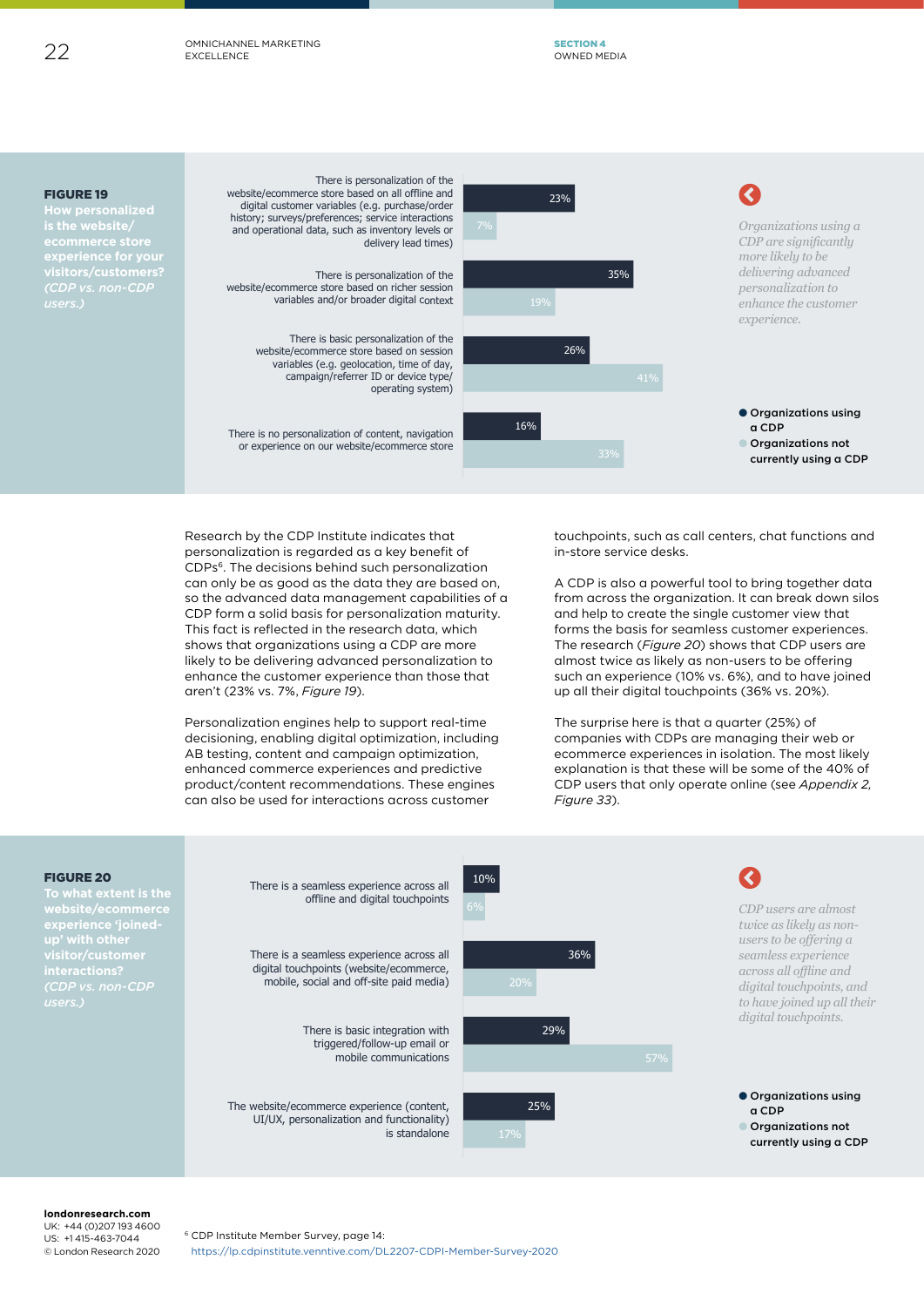23 OMNICHANNEL MARKETING EXCELLENCE



## Cross-channel orchestration

Cross-channel orchestration is the fourth and final pillar required to support omnichannel marketing excellence. The ability to deliver seamless crosschannel experiences is the ultimate goal for marketers. How capable they are of achieving this will depend on how well companies understand their customers and how effectively they can translate these insights into value-adding brand interactions.

Brands need to bring together outbound, inbound and owned media in a seamless customer experience across all channels and devices, both online and offline. Doing this requires companies to develop a single customer view (SCV), then use it to develop insights into the customers' needs and behaviors, and to translate those insights into brand interactions that add value for both the customer and the business.

In an age when effective use of customer data and insights can be a source of significant competitive advantage, advanced analytics are very much contingent on a cross-channel SCV. A similar proportion of respondents said they were using advanced data analytics (23%, *Figure 21*) as said they had an SCV across all channels and touchpoints (19%, *Figure 22*).

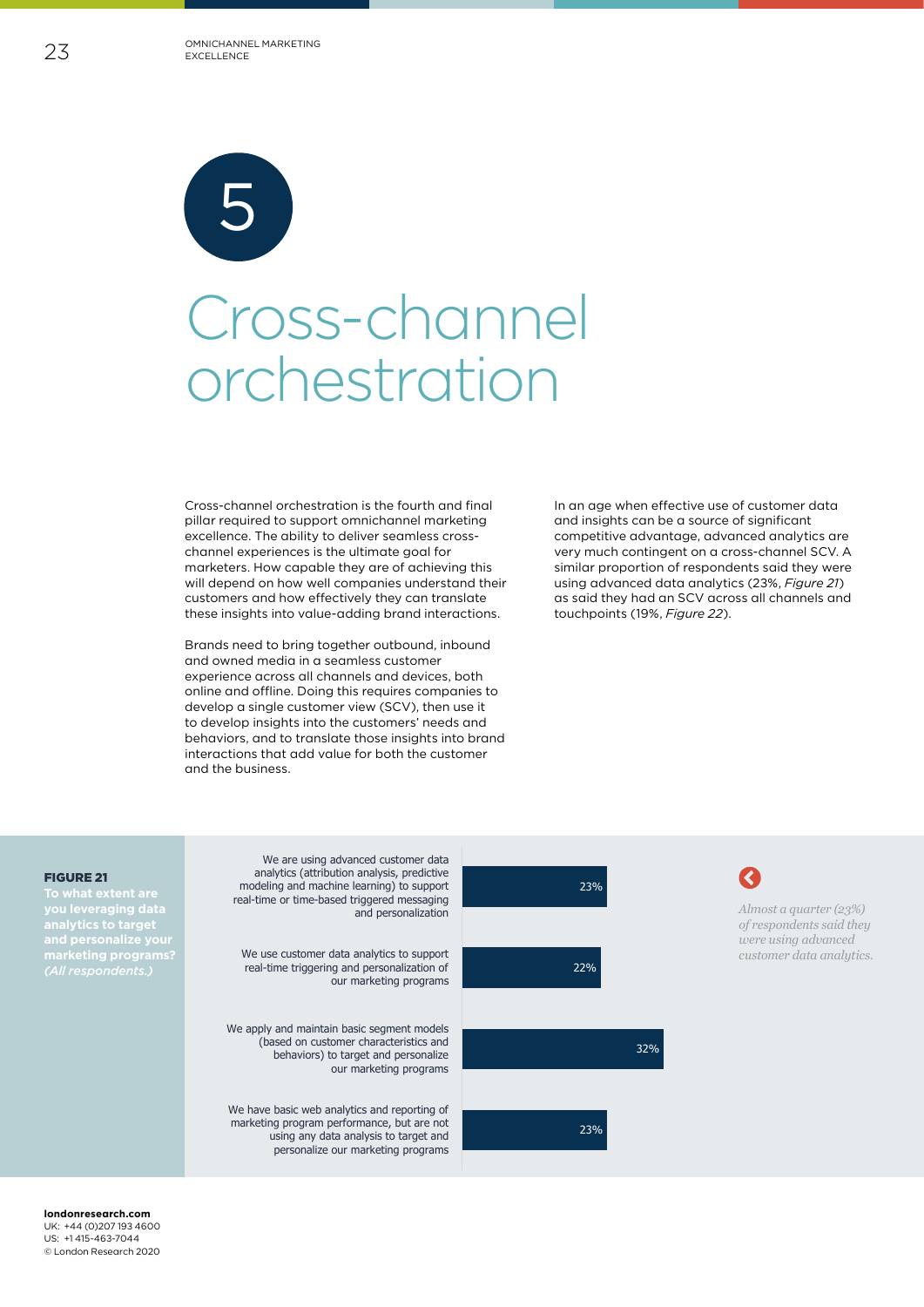#### SECTION 5 CROSS-CHANNEL ORCHESTRATION

We have a full, cross-channel SCV showing FIGURE 22 Q the full extent of a customer's relationship 19% with our brand and all offline and<br>digital touchpoints Around a fifth (19%) of *companies report that*  **and actionable single customer**  *they have a full, cross-*We have a consolidated customer data set *channel SCV.*  **view (SCV) on which**  across some, but not all, of our channels and 29% **to base customer**  systems (e.g. direct mail, contact center and email) *(All respondents.)* We have customer data spread across operational systems and channel 'silos'. This 28% enables us to manage customer interactions at a channel level. We do not maintain a customer-level data set but rather manage data at an account or 24% order/transaction level

#### Analytics maturity

As can be seen in *Figure 23*, the proportion of medium-sized enterprises operating at the two highest levels of analytics maturity is very similar to that of large ones (45% vs. 46%). This shows that the financial and technological barriers to adopting advanced analytics have fallen. However, at the bottom end of the analytics maturity scale, over twice as many medium businesses as large ones are still using basic web analytics and reporting (28% vs. 13%). This will be a key area of investment for these businesses as they look to transform their marketing programs and adopt an omnichannel approach, incorporating all of their outbound, inbound and owned media communications.



### FIGURE 23

**To what extent are you leveraging data marketing programs?**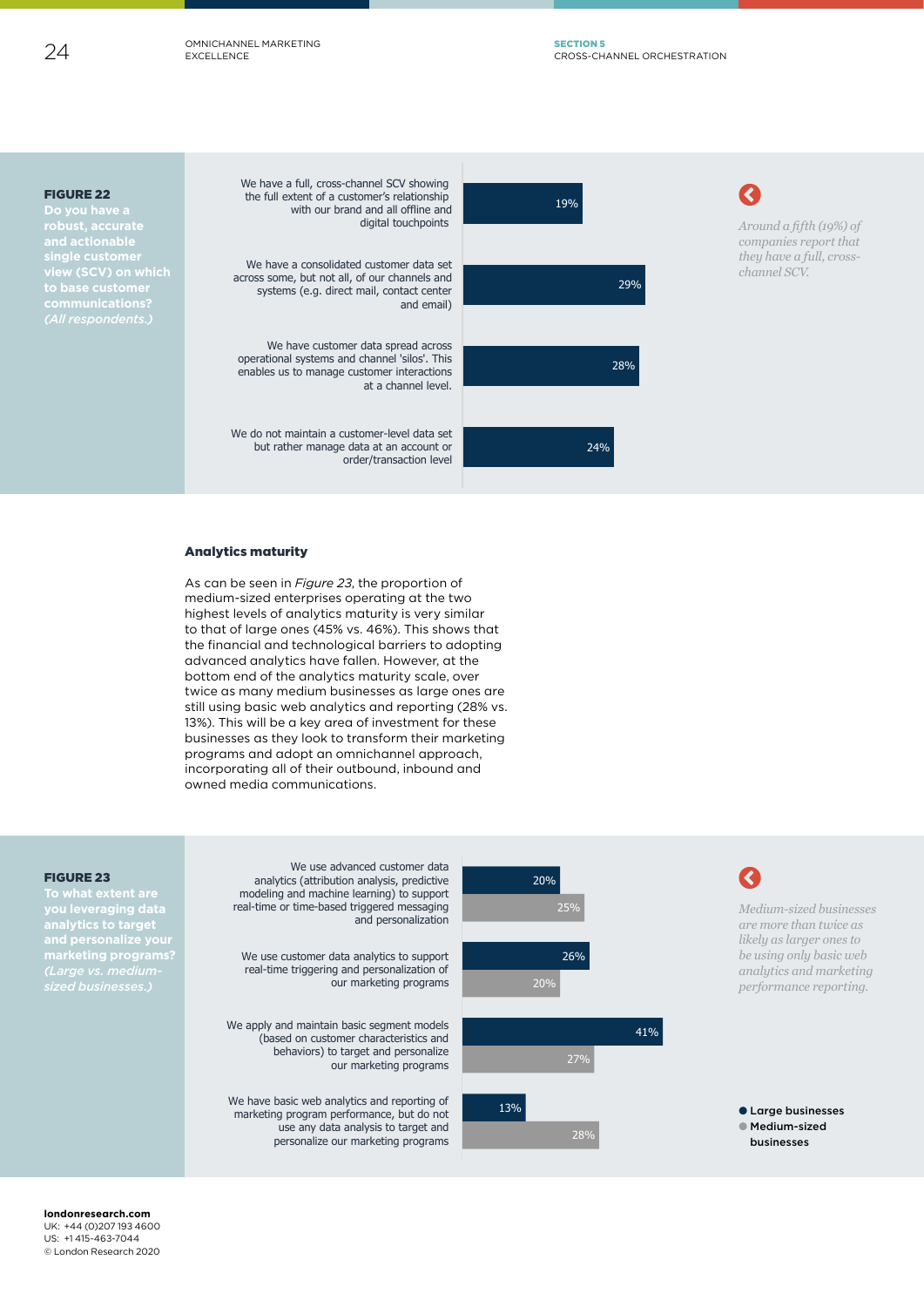

A similar pattern of maturity is also seen in how widely an SCV has been achieved in large and medium-sized businesses (*Figure 24*). Again, almost equal numbers of each are operating at the top two levels of SCV maturity (50% vs. 47%). What is striking is that the largest organizations are significantly more likely to be struggling with data silos than their smaller peers. This demonstrates the challenges that scale presents in terms of data volume, complexity and variety, as well as of organizational structure. Many large businesses will have multiple brands and will operate across a number of territories, making data management vastly more difficult.

The research also demonstrated the importance of having robust, high-quality data management to underpin your analytics, and therefore your delivery of personalized experiences at scale.

It is impossible to move to the new cutting-edge marketing techniques – which include 'next-bestaction' (NBA), machine learning, AI and predictive modeling – without the data assembly and management offered by a CDP. The research found that CDP users are five times more likely than nonusers (*Figure 25*) to be leveraging these techniques to deliver and optimize their customer experience (37% vs. 7%). At the other end of the scale, organizations without a CDP were significantly more likely to be restricted to using basic segmentation (37% vs. 28%) or to be doing no personalization at all (34% vs. 16%).



We are using advanced customer data analytics (attribution analysis, predictive modeling and machine learning) to support real-time or time-based triggered messaging

We use customer data analytics to support real-time triggering and personalization of our marketing programs

We apply and maintain basic segment models (based on customer characteristics and behaviors) to target and personalize our marketing programs

We have basic web analytics and reporting of marketing program performance, but are not using any data analysis to target and personalize our marketing programs

#### FIGURE 25

**To what extent are you leveraging data marketing programs?**  *(CDP vs. non-CDP*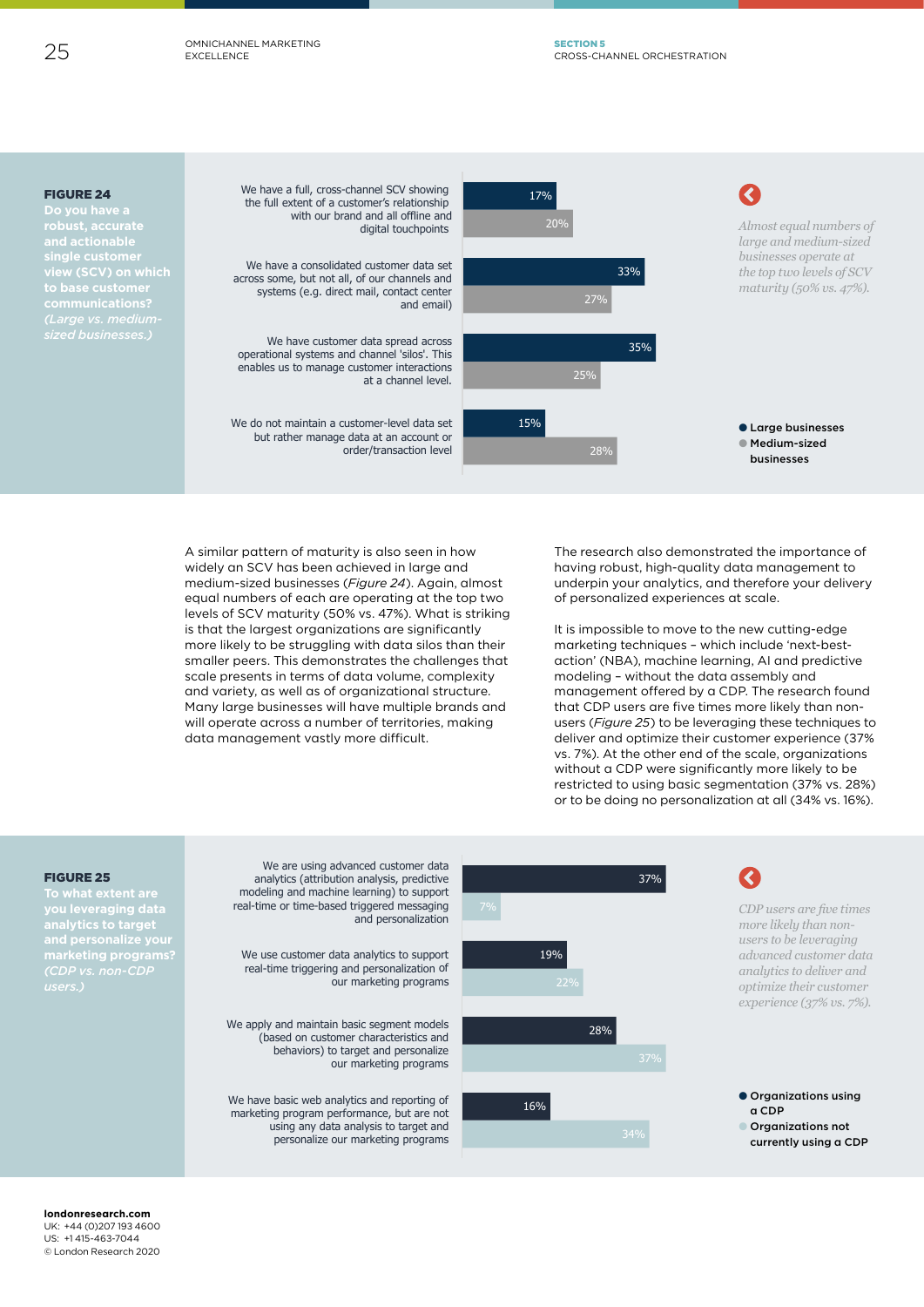### Recommendations

The aim of this research is to help marketers validate and refine their current activity, so that they can define a roadmap to help them move up the omnichannel marketing maturity scale. The exact nature of this roadmap will vary, depending on a company's current capabilities and target end state. The detailed plan will be specific to your business's needs, opportunities, objectives and capabilities. However, there are some high-level, universally applicable pointers that emerge from the research:

CDP deployment is increasingly correlated with enhanced business performance. Marketers must own and drive the strategic customer data agenda

and, specifically, they must quantify the business case for investment in marketing technology. Marketers must model the 'return on investment from customer data' with the same rigor and focus that they track and optimize the ROI of their campaigns, content assets and promotions.



Making the case for, and fully exploiting the potential of, a high-powered marketing technology stack requires a hands-on executive sponsor. This

customer champion can provide a focal point for the enterprise-wide digital transformation program that is required to deliver seamless cross-channel experiences, to drive differentiation, advocacy and competitive advantage.



Marketing has become a real-time, always-on discipline and purchase journeys are now anything but linear or predictable. Marketers now need to use planning methods and techniques. Customer journey

mapping has emerged as a key tool to:

- analyze consumer needs understand consumers, model their reality (what they are thinking, feeling and doing) and codify/calibrate the key 'events' in their purchase decision journey.
- design better experiences work out where, when and how a brand can turn up to serve the consumer better.

CDPs, journey orchestration and personalization technologies enable brands to 'be there, be quick and be useful'. But ultimately, these software components are only as good as the business/ comms/campaign brief they are given to address. Marketers must be more ambitious, creative and specific in defining what they want (e.g. crosschannel customer journeys), so that the technology, media and content specialists can work out how best to execute this.

4

The old adage 'if you can't measure it, you can't manage it' still holds true. The beauty of customer journey mapping is that it helps model and codify the key events (and data points) in a purchase journey – the 'moments' that matter most. This helps with experience design and campaign, content and media planning. It also helps you define and track the various KPIs and metrics that will support measurement and optimization.

Deep, actionable customer insights are now the only defensible source of competitive advantage. Competitors can copy your products, promotions, pricing and routes to market, but they cannot replicate your knowledge of your customers' characteristics, purchases and (current and likely future) behaviors. This is your secret weapon. The ability to translate these insights into enhanced experiences (like a targeted discount, a product recommendation, a personalized in-store greeting or a post-purchase service call) is the new marketing battleground. Analytics is now a core marketing discipline that will underpin sustainable brand growth and differentiation. Resource-up and manage your analytics function to act as a center of excellence at the heart of your marketing operations.

Analytics is only as good as the data on which it is based, so customer data management has joined analytics as a core marketing competence. Marketers must frame and lead the data strategy and work out how their company can move up the maturity curve. Work backwards from the experiences you want to deliver and define a data strategy and roadmap that will support segmentation, personalization, testing/optimization, and the predictive modeling and reporting required to wow your customers and drive sales.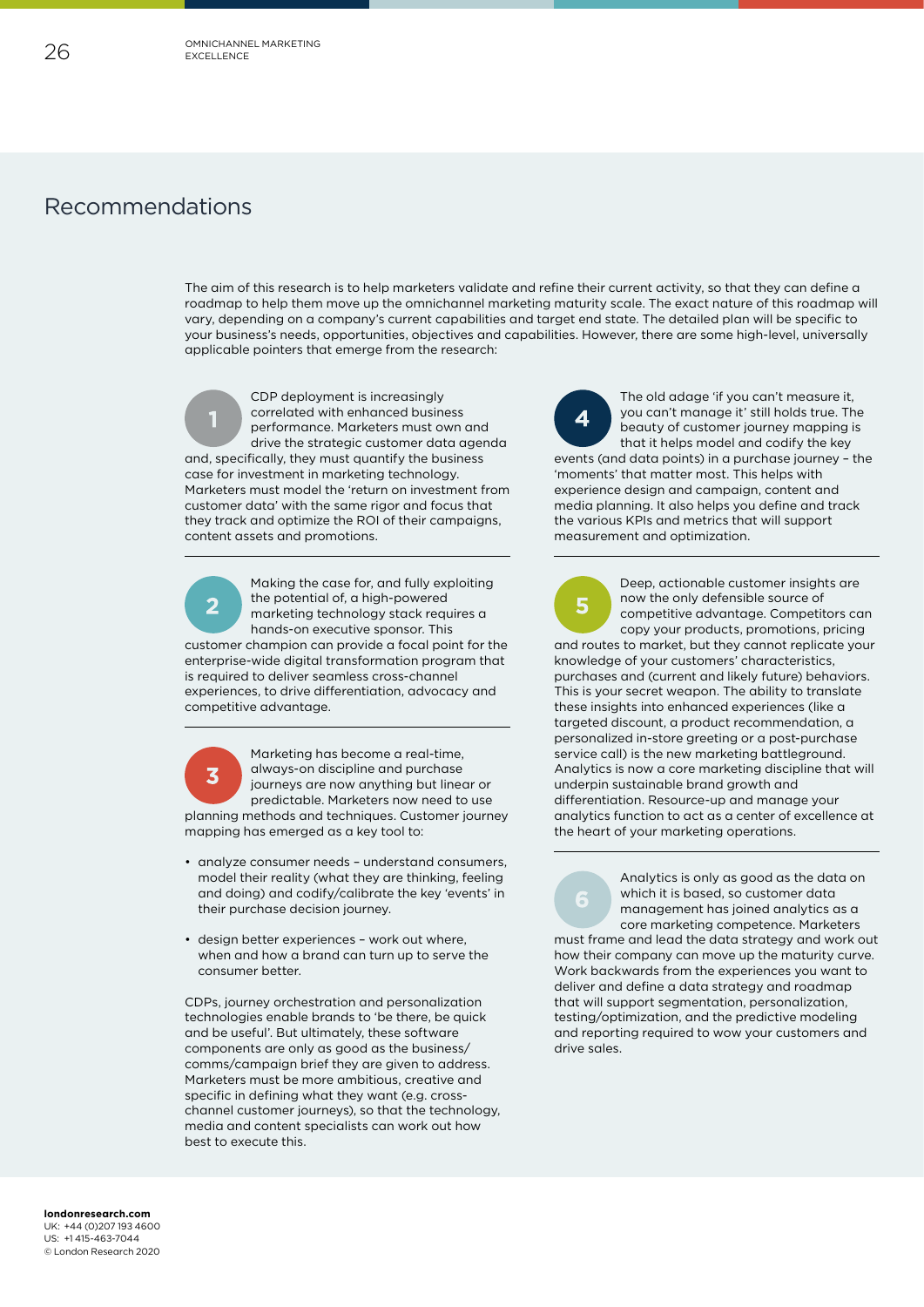## Appendix 1 Respondent profiles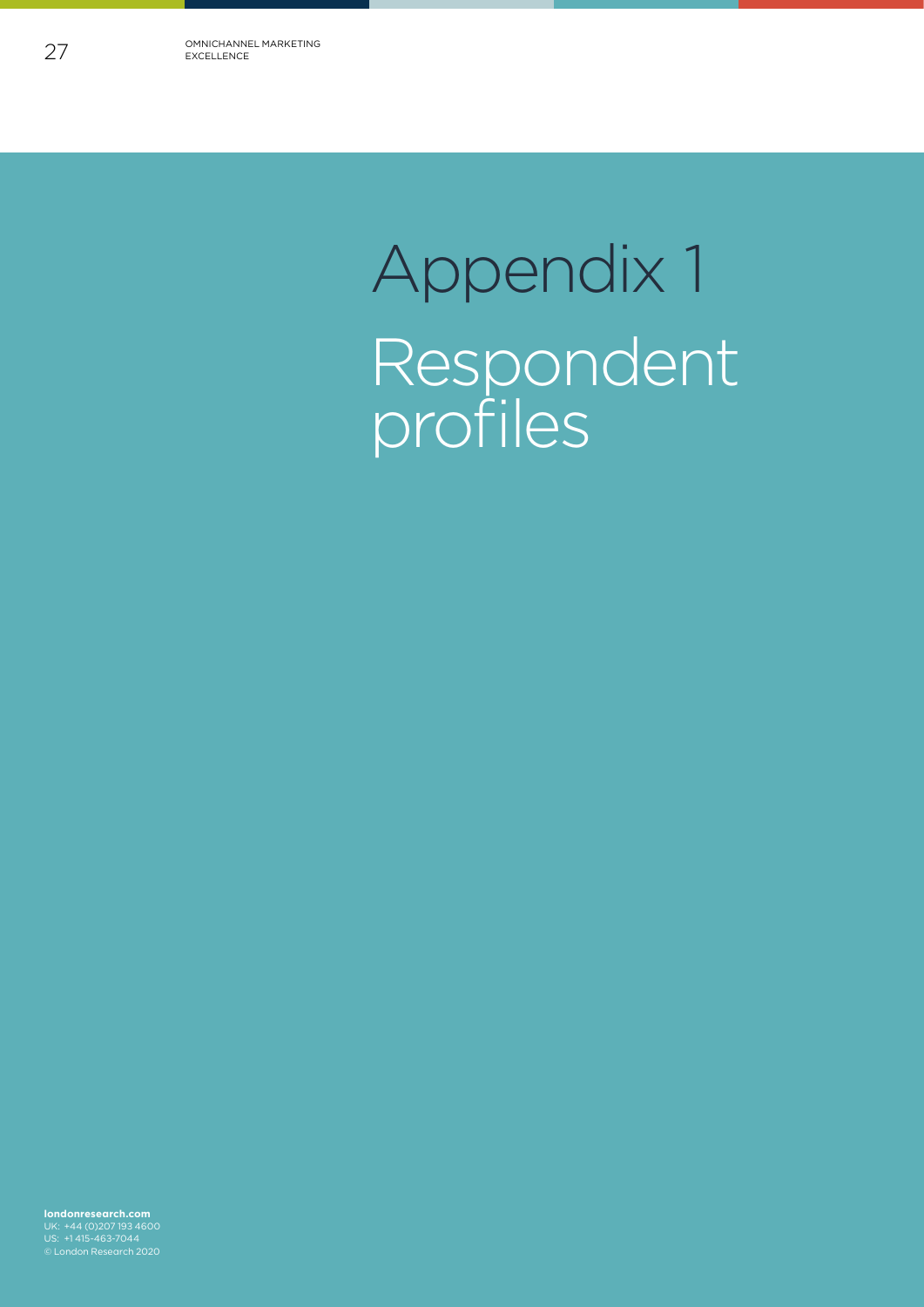OMNICHANNEL MARKETING EXCELLENCE





**you based?**







**londonresearch.com** UK: +44 (0)207 193 4600 US: +1 415-463-7044 © London Research 2020

FIGURE 26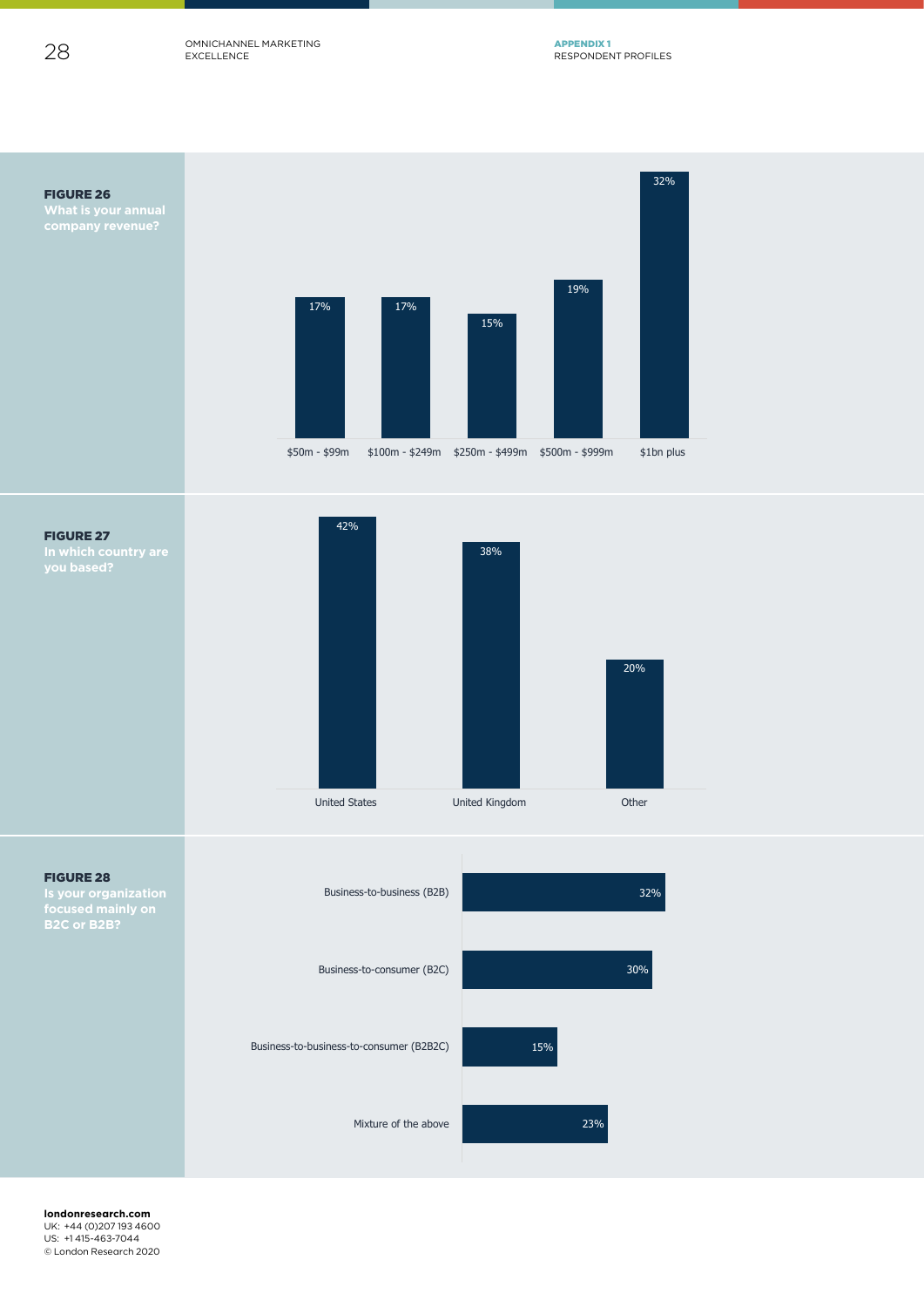## Appendix 2 Additional charts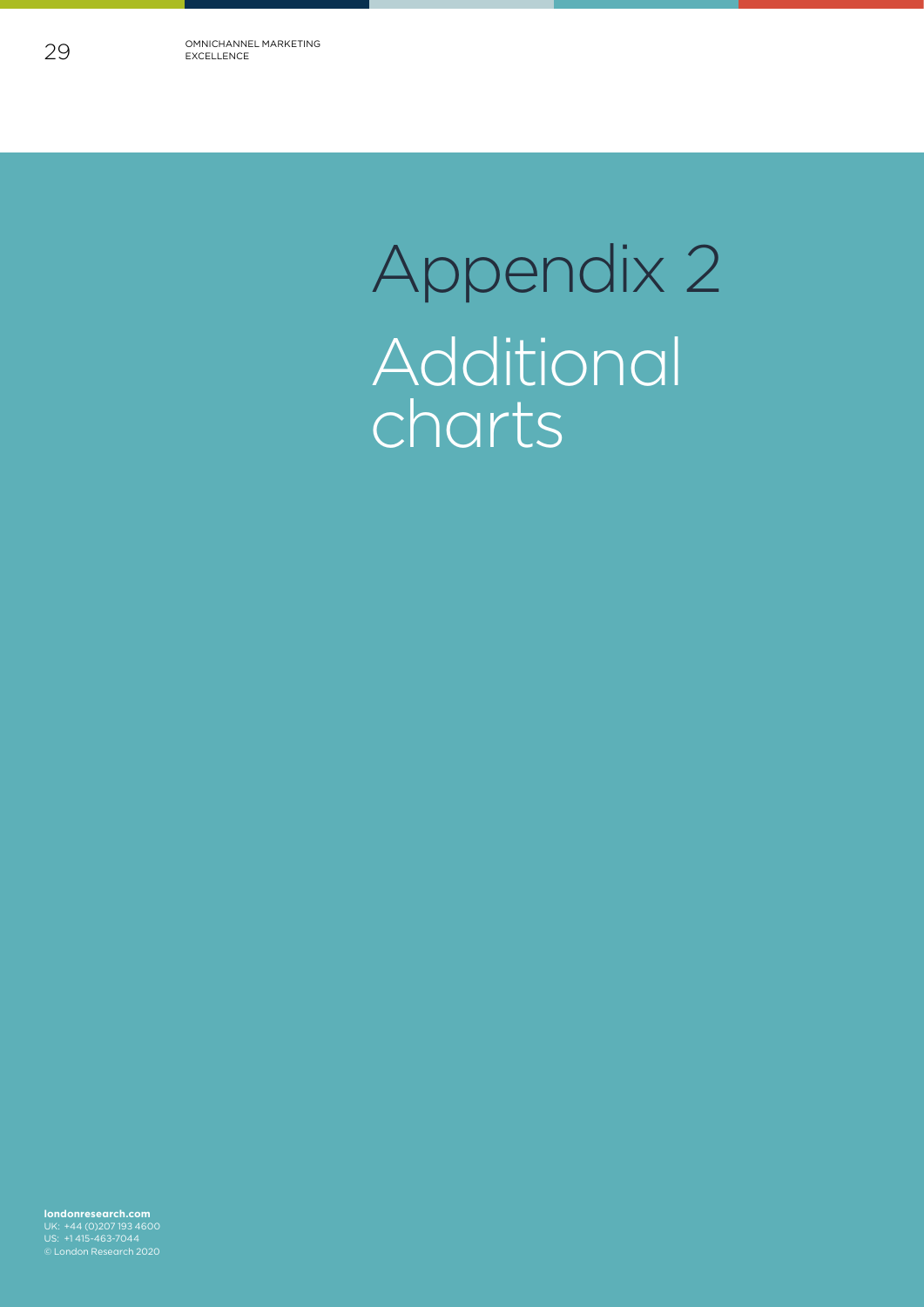OMNICHANNEL MARKETING EXCELLENCE

#### FIGURE 29

**marketing focus, did you achieve your main goal in 2018?**  *(CDP vs. non-CDP* 



#### FIGURE 30

**Who is responsible for the customer organization?** *(CDP vs. non-CDP* 





**Organizations using** 

**Organizations not** currently using a CDP

a CDP

We have a fully customer-first approach with a dedicated team and formal responsibility for CX at executive level

We have a CX/CRM team who apply a customer-first approach to outbound campaign planning, using customer journey mapping, customer-centric KPIs and customer analytics

We have some customer-centric metrics (e.g. repeat purchase rate and engagement recency), but these are secondary to campaign and channel performance metrics

> Our focus is on campaign and channel performance – we do not have a single individual or function responsible for CX



#### FIGURE 31

**How well do you across multiple offline and digital outbound channels?**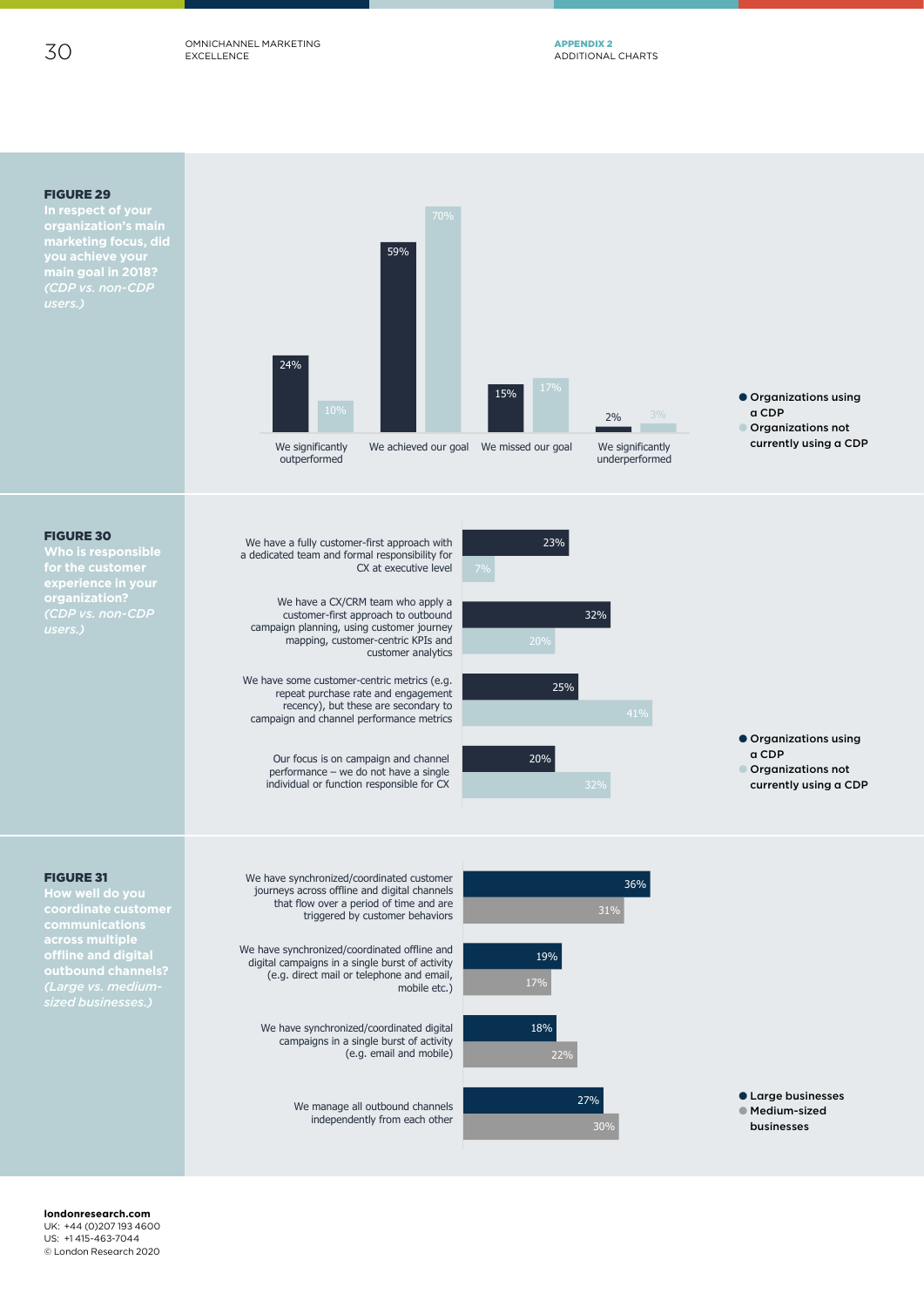APPENDIX 2 ADDITIONAL CHARTS

#### FIGURE 32

**visibility of your**  *(All respondents.)* 



We have dedicated SEO resource/expertise working to a strategic SEO roadmap and content strategy driven by organic search data. We understand and manage the overlap with paid media.

We use advanced off-page tactics with ongoing<br>link building campaigns. We have full schema<br>markup and adopt new/advanced SEO<br>technologies (AMP, Open Graph, in-app indexing). We systematically report on and manage SEO performance improvements.

We employ more advanced SEO tactics, such as basic schema markup, mobile optimization, page load speed optimization, duplicate content management and ongoing monitoring/fixing of technical errors. We actively use off-page tactics to maximize inbound links.

We employ on-page SEO tactics around a keyword strategy and technical SEO standards (e.g. keyword placements on web pages and product listings, product write-ups, 404 re-directs etc.)

#### FIGURE 33

**Does your physical stores, branches or from you?**  *(CDP vs. non-CDP* 



**Organizations using** a CDP l Organizations not

currently using a CDP